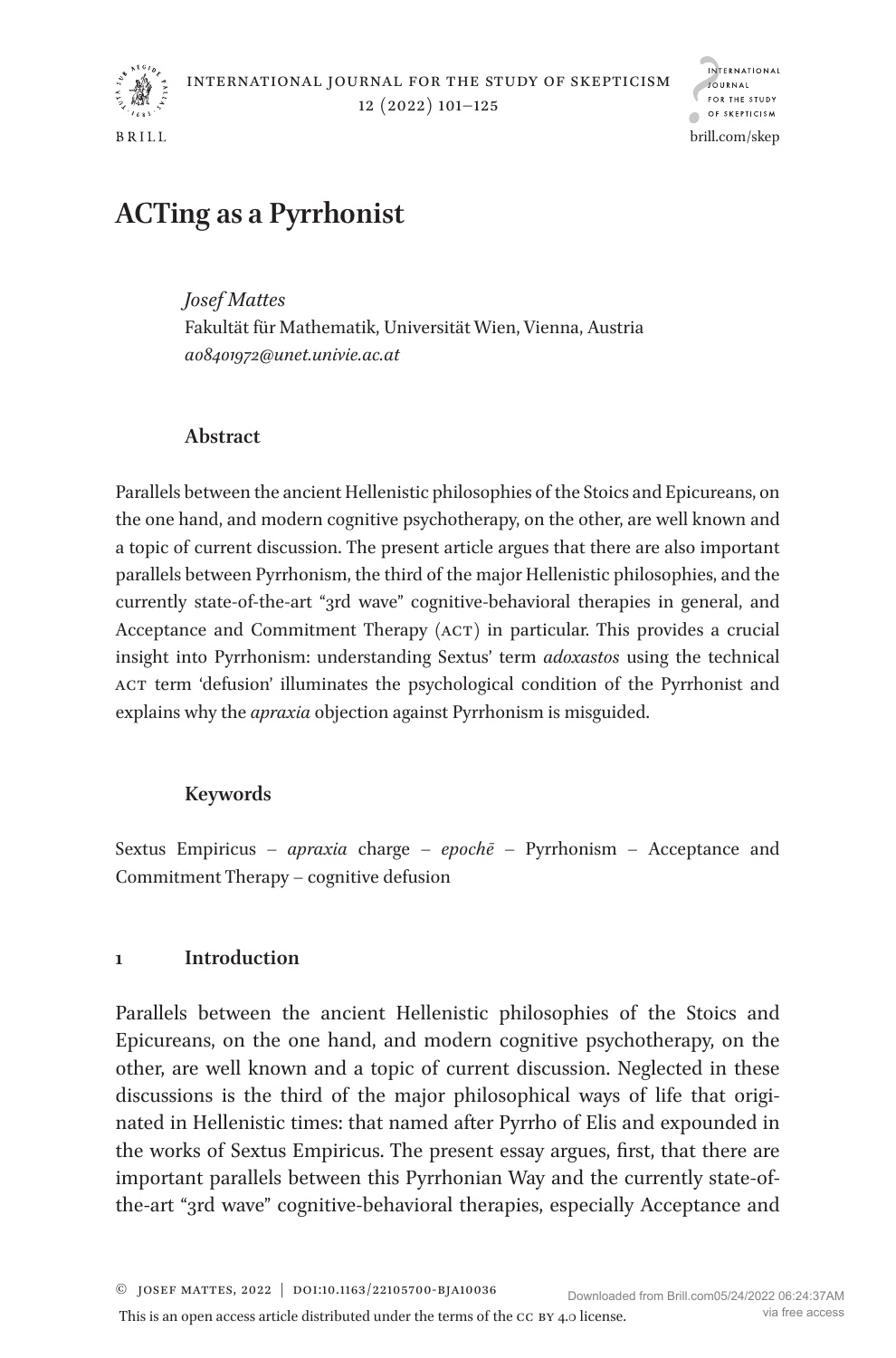Commitment Therapy (ACT); and second, that this provides crucial insight into the Pyrrhonian Way in general, and the so-called *apraxia* objection in particular.

The paper is organized as follows. Section [2](#page-1-0) gives a brief overview of the relevant aspects of the Pyrrhonian Way. Section [3](#page-4-0) summarizes some of the major objections to it, including the *apraxia* objection. Section [4](#page-5-0) provides some background concerning the relationship between ancient philosophy and psycho-therapy. Section [5](#page-8-0) gives a brief overview of ACT. After these preparatory parts, Section [6](#page-10-0) relates the Pyrrhonian Way to ACT. Sections [7,](#page-13-0) [8](#page-16-0), and [9](#page-18-0) comprise the discussion, respectively focusing on whether the Pyrrhonian Way enables one to lead a good life, on whether (or to what extent) the Pyrrhonist has a "life without belief," and on the *apraxia* objection. Finally, Section [10](#page-18-1) concludes and acknowledges some limitations of the present work.

#### <span id="page-1-0"></span>**2 The Pyrrhonian Way**

Despite being little known outside specialist academic circles, the work of Sextus Empiricus seems of remarkable interest not only to philosophy more widely, but also to psychology. On the one hand, his work may well be, in the history of western philosophy, the third most influential among ancient Greek philosophers ([Mates 1996:](#page-23-0) 4; [Popkin 1979](#page-23-1)), with only those of Plato and Aristotle ahead of his. On the other hand, he made claims about achieving tranquility by following the Pyrrhonian Way (named after the earlier Hellenistic philosopher Pyrrho<sup>1</sup>) which should be of interest to psychologists and psychotherapists, since "if […] it turns out that the Pyrrhonists found a way to secure peace of mind, we better know the details" [\(Wieland 2012](#page-24-0): 277). Except for the work of Sextus, hardly any information about the Pyrrhonian Way has survived (see [Decleva Caizzi 2020](#page-21-0) for the surviving fragments related to Pyrrho), therefore his extant works (*PH*, *AD*, *AM*)<sup>[2](#page-1-2)</sup> have been extensively studied by philosophers. Nevertheless, I am not aware of any work approaching him from the point of view of psychological science, despite philosophers not being shy to make

<span id="page-1-1"></span><sup>1</sup> It is disputed to what extent the works of Sextus agree with the teachings of Pyrrho: see [Machuca \(2011:](#page-22-0) 246–247) and [Kuzminski \(2008](#page-22-1): 38–41). I will follow Sextus in referring to his way as *Pyrrhonian*.

<span id="page-1-2"></span><sup>2</sup> *ph*: *Pyrrōneioi Hypotypōseis* (*Outlines of Pyrrhonism*) consisting of three books. I use the translation by [Mates \(1996](#page-23-0)) unless otherwise indicated. *ad*: *Adversus Dogmaticos* (*Against the Dogmatists*), consisting of five books (also known as *am* VII–XI). *am*: *Adversus Mathematicos* (*Against the Professors*), consisting of six books.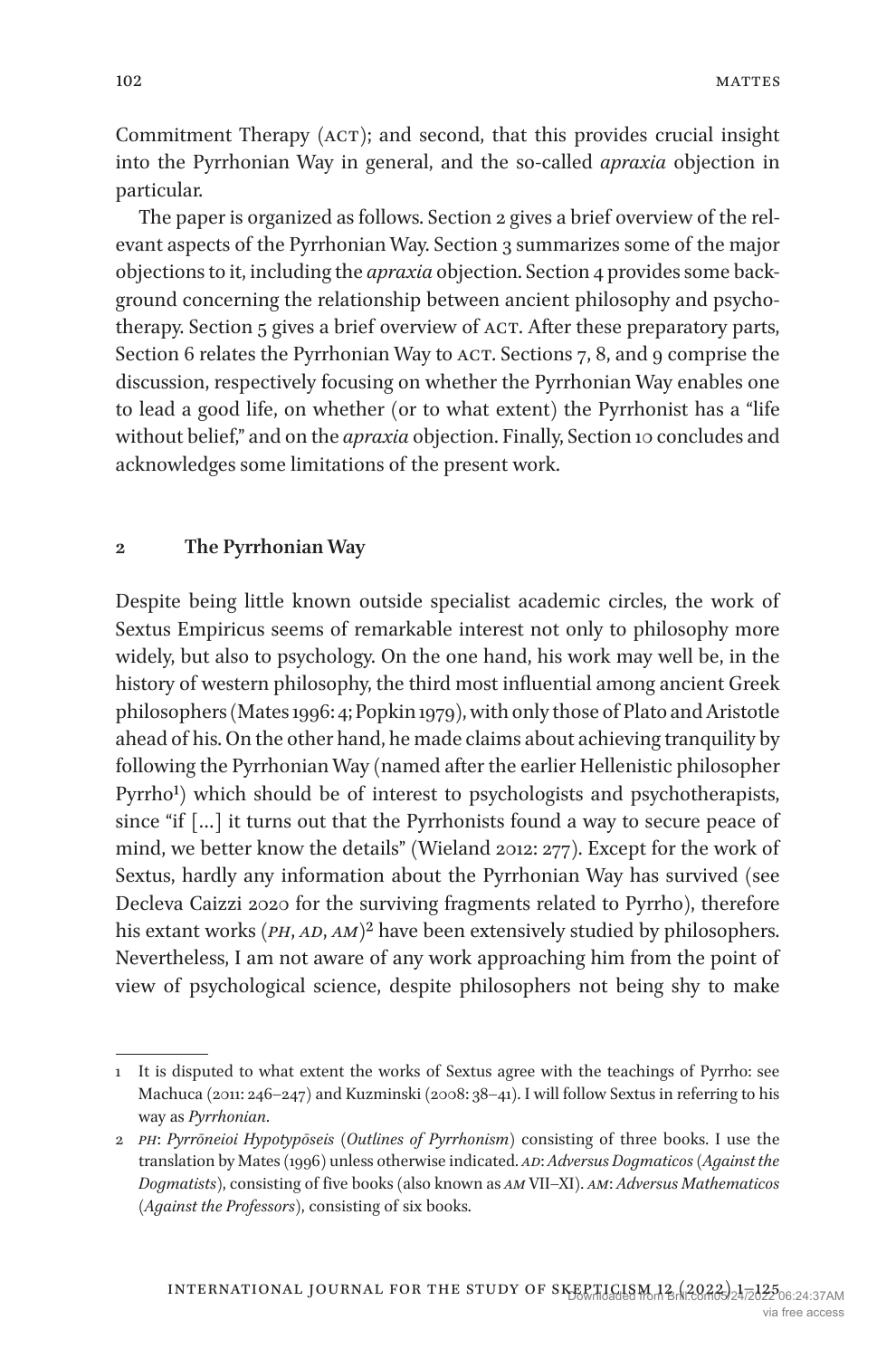psychological pronouncements concerning his work, and despite his obvious (at least potential) relevance to positive psychology and psychotherapy.

In this essay, I use the terminology "Pyrrhonian Way" rather than the more common terms Pyrrhonism or Skepticism because it is clear that Sextus did not want to propagate yet another -ism ([Mates 1996](#page-23-0): 6; [Jürß 2001](#page-22-2): 7), and because he "frequently uses the word  $ag\bar{g}g\bar{e}$  ("way of life," "conduct") to describe his own stance" ([Marchand 2019](#page-23-2): 25). In particular, I will avoid the term "skepticism," the reason being that today it has connotations that are very different from the meaning of the Greek word *skepsis*.

According to Sextus, the Pyrrhonian Way is "a disposition to oppose phenomena and noumena to one another in any way whatever, with the result that, owing to the equipollence among the things and statements thus opposed, we are brought first to *epochē* and then to *ataraxia*" (*ph* i 8). Here, "*Epochē* is a state of the intellect on account of which we neither deny nor affirm anything. *Ataraxia* is an untroubled and tranquil condition of the soul" (*ph* i 10).

Sextus tells us that the Pyrrhonian Way originated when "certain talented people" were upset by anomalies in "things" and tried to find out what is true, hoping thereby to achieve peace of mind (*ataraxia*), or more precisely, *ataraxia* regarding matters of *doxa* (opinion, belief; for discussion of the meaning of the word *doxa* see [Moss and Schwab \(2019\)](#page-23-3), and below on *adoxastōs*) and moderate *pathē* in things that are unavoidable (*ph* i 12, 25). This is the *telos* for which everything is done or contemplated, the ultimate object of the desires (*ph* i 25). But when the future Pyrrhonists began to philosophize in order to assess their *phantasiai* as to their truth and falsehood, they were unable to resolve this as they landed in a controversy between positions of equal strength, leading them into *epochē*. As if by chance, the sought-after *ataraxia* as regards belief followed (*ph* i 25–27). Sextus compares this to a story about the famous painter Apelles: at one point Apelles got so frustrated with his attempts to paint the froth of a horse that he threw his sponge at the picture, and when striking the picture, the sponge produced the sought-after effect (*ph* i 28).

Not only does Sextus define the Pyrrhonian Way as above, but he also calls the practice of opposing to each statement an equal statement the basic principle of the Pyrrhonian Way. This practice, in turn, is taken by Pyrrhonists to bring dogmatizing to an end (*ph* i 12). *Dogma*, in this context, is used to denote assent to non-evident matters, as distinguished from something one merely agrees to, as the Pyrrhonist "does give assent to the *pathē* [feelings; or states of the soul ([Mates 1996:](#page-23-0) 65)] that are forced upon him by a *phantasia* [impression, appearance, presentation [\(Mates 1996:](#page-23-0) 33)]; for example, when feeling hot (or cold) he would not say 'I seem not to be hot (or cold)'" (*ph* i 13).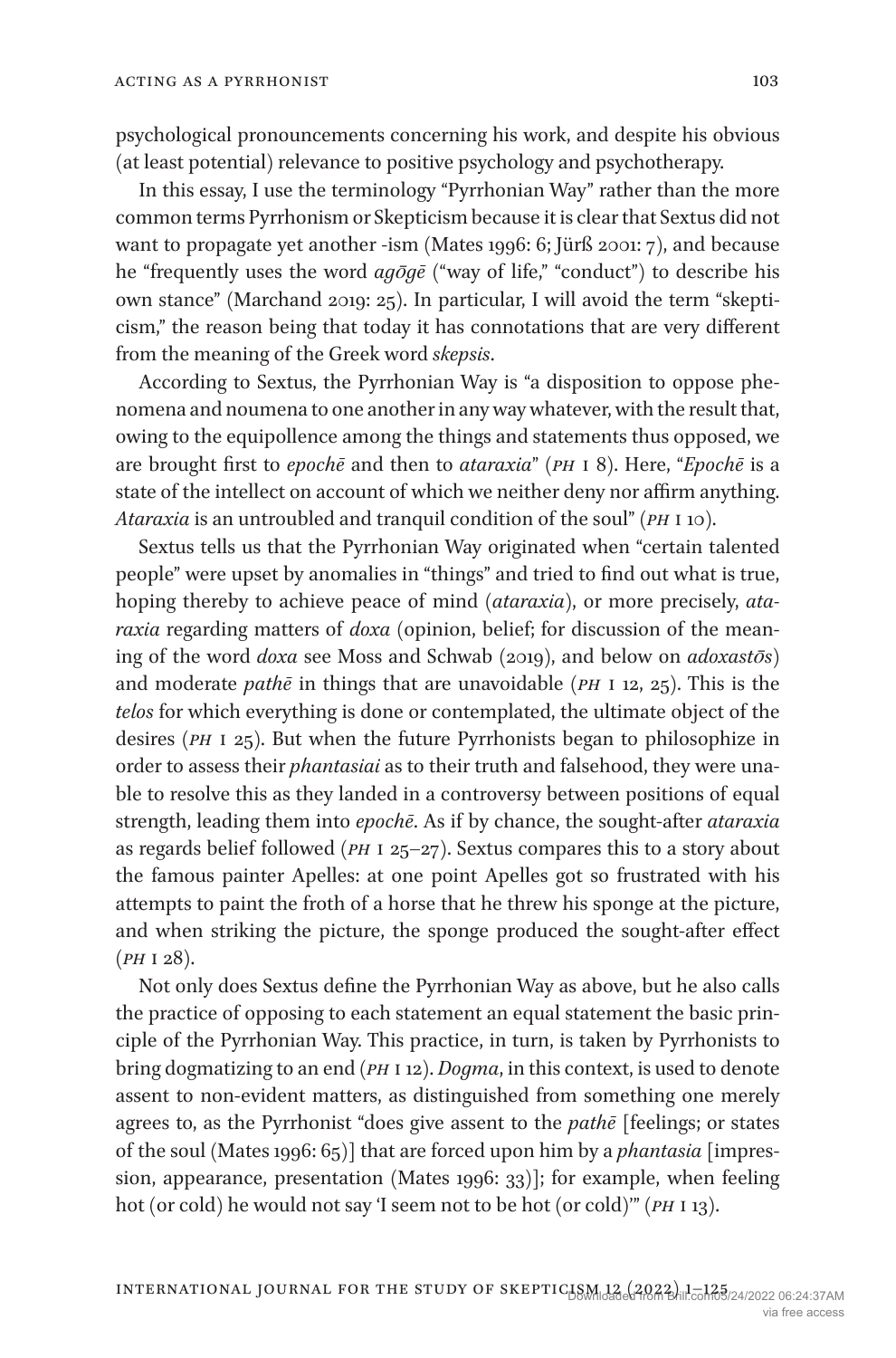*Epochē* regarding non-evident matters extends also to the Pyrrhonist's own statements. Sextus emphasizes already near the beginning of *ph* that

as regards none of the things that we are about to say do we firmly maintain that matters are absolutely as stated, but in each instance we are simply reporting, like a chronicler, what now appears to us to be the case. *ph* i 4

and

Not even in putting forward the [Pyrrhonist] slogans about non-evident things does he dogmatize […]. For the dogmatizer propounds as certainty the things about which he is said to be dogmatizing, but the [Pyrrhonist] does not put forward these slogans as holding absolutely.

*ph* i 14

The Pyrrhonist does not only refrain from dogmatizing herself, but out of philanthropy wishes to cure by argument, so far as she can, the conceit and rashness of the Dogmatists (*PH* III 280), who are distressed by their affliction of (self-)conceit (*PH* III 281). Conversely, the Pyrrhonist needs to avoid being "tricked somehow by the Dogmatist into ceasing to raise questions about the arguments and through precipitancy should miss out on the *ataraxia*…" (*ph* i 205).

The Pyrrhonist does not have a system in the sense of attachment to a number of *dogmata* (*ph* i 16). Nevertheless, she does have "a way of life [which] follows a certain rationale […] that, in accord with appearances, points us toward a life in conformity with the customs of our country and its laws and institutions, and with our own particular *pathē*," and also produces the disposition to suspend judgment (*ph* i 17). The Pyrrhonist therefore lives *adoxastōs* but in accord with the ordinary regimen of life, whose parts have to do with (a) the guidance of nature ("that by which we are naturally capable of sensation and thought"), (b) the compulsion of the *pathē* (e.g., hunger, thirst), (c) the handing down of laws and customs ("that by which we accept that piety in the conduct of life is good and impiety bad"), and (d) the instruction in arts and crafts (*ph* i 23–24).

Consistent with this, Sextus only claims that the Pyrrhonist achieves *ataraxia* with regard to *doxai* while still possibly being troubled by unavoidable *pathē* like feeling cold or thirsty. Nevertheless, even in the latter cases the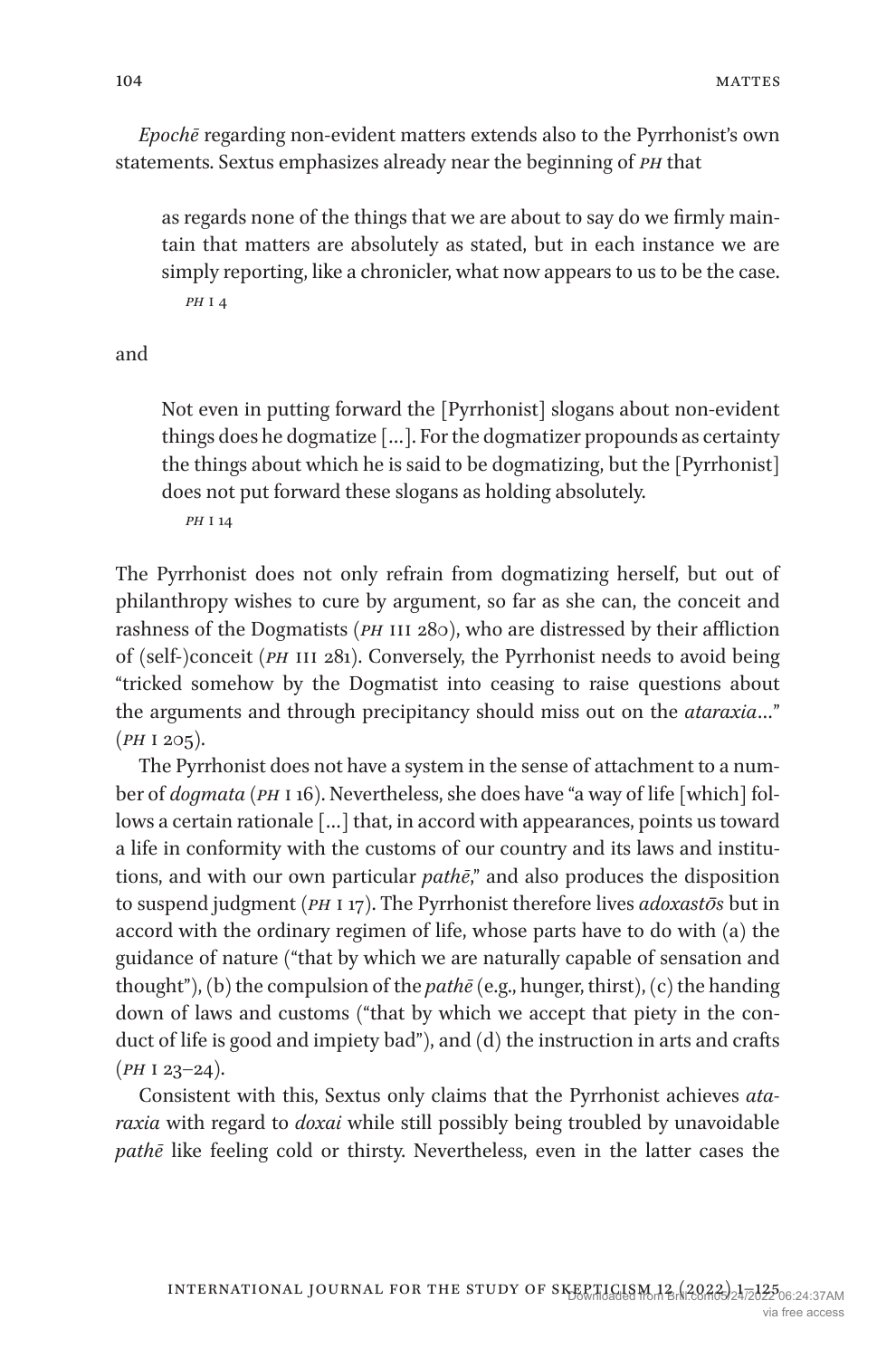Pyrrhonist is better off than ordinary people, because the latter are in addition affected by believing that these conditions are evil by nature (*ph* i 30).[3](#page-4-1)

## <span id="page-4-0"></span>**3 Criticisms**

A considerable number of objections have been raised against the Pyrrhonian Way as presented by Sextus, starting already in antiquity. For example, for Galen "Mostly they [the Pyrrhonists] simply serve as suitable targets for insult" [\(Hankinson 2018:](#page-21-1) 169), and "on numerous occasions he [Galen] refers to *agroikoi Purrhôneioi*, peasan[t4](#page-4-2) Pyrrhonists" ([Hankinson 2018:](#page-21-1) 170). Galen complains, e.g., that according to the Pyrrhonists, "Swans should not be said to be white without first being subjected to logical investigation … At this point, we may realize we are faced with a Pyrrhonian *aporia*; or rather with a complete load of bollocks" (Galen, quoted from [Hankinson 2018:](#page-21-1) 169).<sup>[5](#page-4-3)</sup>

Even the great David Hume ([1777:](#page-21-2) E 12.23) claimed that the Pyrrhonist "must acknowledge, if he will acknowledge anything, that all human life must perish, were his principles universally and steadily to prevail." Other accusations levelled over the centuries include: self-contradiction is supposedly inherent in saying that one lives *adoxastōs*; *epochē* is allegedly psychologically impossible and/or rationally inadmissible; *epochē* supposedly makes life subhuman (like that of a non-human animal or even a plant); *ataraxia* cannot follow upon *epochē* or it is an undesirable state if it does; once in the state of *ataraxia*, the Pyrrhonist will not continue investigating, *pace* Sextus' statement that he does;

<span id="page-4-1"></span><sup>3</sup> See also *ph* iii 235: The Pyrrhonist, "seeing so much anomaly [disagreement] in the matters at hand, suspends judgment as to whether by nature something is good or bad or, generally, ought or ought not be done, and he thereby avoids the Dogmatists' precipitancy, and he follows, without any belief [*adoxastōs*, [Bury \(1933\)](#page-21-3) translates it as "undogmatically"], the ordinary course of life; for this reason he has no *pathos* one way or the other as regards matters of belief, while his *pathē* in regard to things forced upon him are moderate. As a human being he has sensory *pathē*, but since he does not add to these the belief that what be experiences is by nature bad, his *pathē* are moderate."

<span id="page-4-2"></span><sup>4</sup> Terminology revived by Barnes as "rustic" ([1982](#page-20-0): 2): "The rustic Pyrrhonist has no beliefs whatsoever: he directs *epoche* towards every issue that may arise. The second type of Scepticism I shall call *urbane Pyrrhonism*."

<span id="page-4-3"></span><sup>5</sup> Galen's claim constitutes an interesting case of dogmatic rashness, as there *are* black swans (see [Taleb 2007\)](#page-23-4). Given Galen's towering influence in the history of medicine [\(Wootton](#page-24-1)  [2007:](#page-24-1) 5), one may wonder how much damage his dogmatic rashness did via his enthusiasm for bloodletting, a therapy that in the vast majority of cases is useless at best, and fatal at worst ([Ernst & Singh 2008:](#page-21-4) 20–23).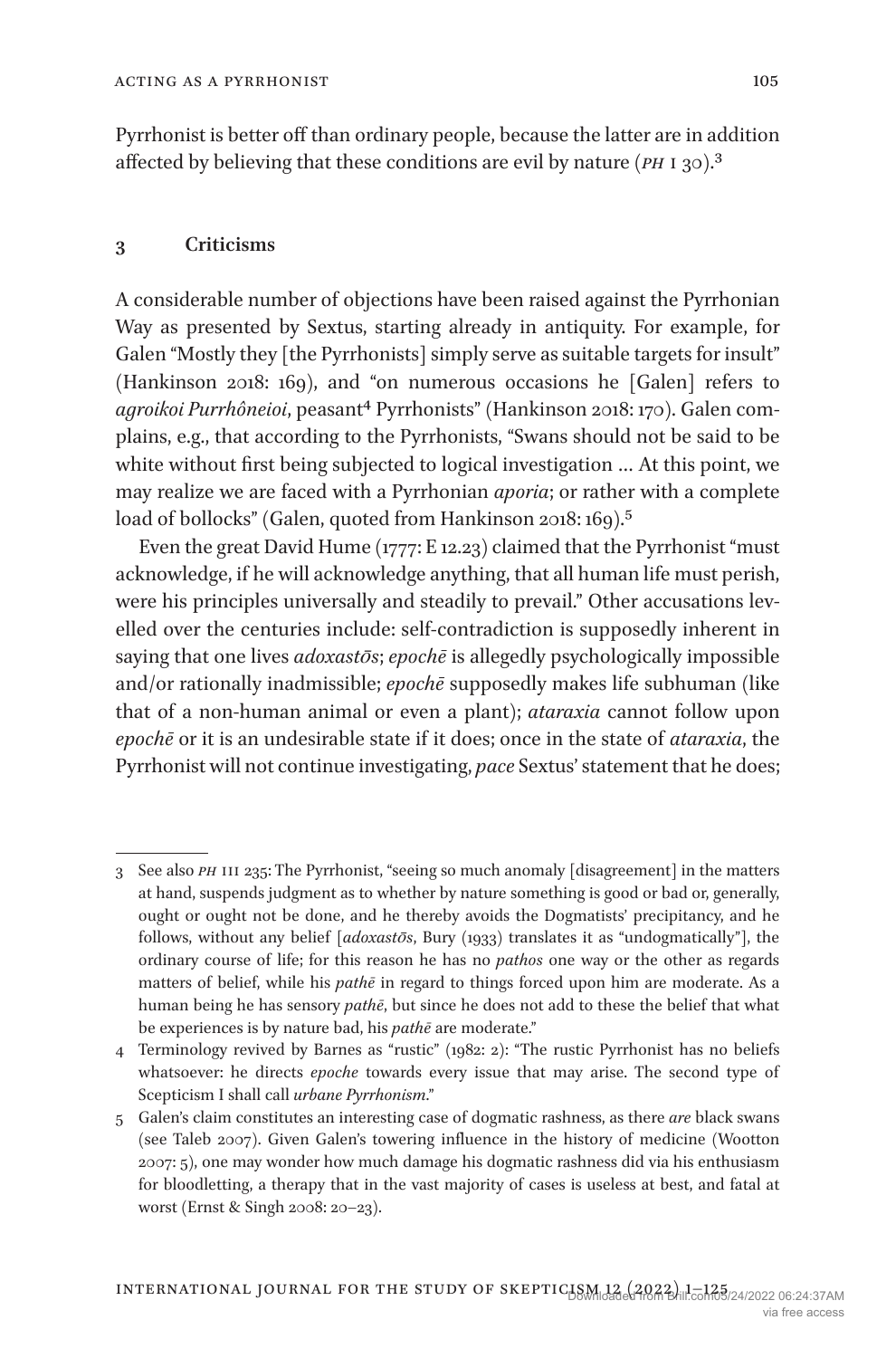or such a life is not a philosophical one in contrast to what Sextus implies (see also the list in [Vogt 2010:](#page-24-2) 166)[.6](#page-5-1)

Hume's charge is a version of one of the strongest and most frequently repeated arguments against the Pyrrhonian Way, namely, the *apraxia* objection, which holds that universal *epochē* is incompatible with action,[7](#page-5-2) or at least with responsible and/or reasonable action. This *apraxia* charge is the topic of the present article. In this, I will follow the Pyrrhonian Way in that I will look at what a relevant present-day *technē* (cf. above *ph* i 24) tells us about how to deal with psychological disturbances, and what one can conclude regarding the *apraxia* charge. The *technē* of how to deal with psychological disturbances is of course psychotherapy, and so the next subsection briefly recalls what is known about the relationship of ancient (and in particular Hellenistic) philosophies and modern psychotherapies.

#### <span id="page-5-0"></span>**4 Ancient Philosophy and Modern Psychotherapy**

Modern psychotherapy encompasses a considerable number of different approaches, usually grouped into psychodynamic (mainly going back to Sigmund Freud, and emphasizing subconscious dynamics often rooted in childhood), humanistic (going back to psychologists like Carl Rogers and former psychoanalysts like Viktor Frankl or Fritz Perls, emphasizing the human capacity for growth and desire for meaning), and cognitivebehavioral approaches. The latter are usually referred to as CBT (Cognitive-Behavioral Therapies) because they encompass behavioral methods rooted in the operant learning mechanisms studied in Skinner's behaviorism (from the 1950s, now often called the first wave of CBT), to which cognitive techniques were added slightly later (the best-known contributors being Albert Ellis and Aaron Beck). Starting in the 1980s, a gamut of mindfulness-, acceptance-, and emotion-focused approaches evolved (including DBT [Dialectical Behavioural Therapy], MBCT [Mindfulness-Based Cognitive Therapy], ACT [Acceptance and Commitment Therapy], and many others; most of which going back to Jon Kabat-Zinn's MBSR [Mindfulness-Based Stress Reduction] program), which are collectively known as the third wave of CBT.

<span id="page-5-1"></span><sup>6</sup> Recent examples include [Striker \(2004](#page-23-5): 20, [2010](#page-23-6): 205), Burnyeat ([2012:](#page-21-5) 235), and [Barnes](#page-20-1)   $(2014: 408 - 409)$  $(2014: 408 - 409)$ .

<span id="page-5-2"></span><sup>7</sup> "L'un des arguments les plus forts et les plus fréquemment répétés contre le scepticisme antique, dans ses deux variantes académicienne et pyrrhonienne, est l'objection de l'inaction (ἀπραξία)" [\(Machuca 2019](#page-22-3): 53).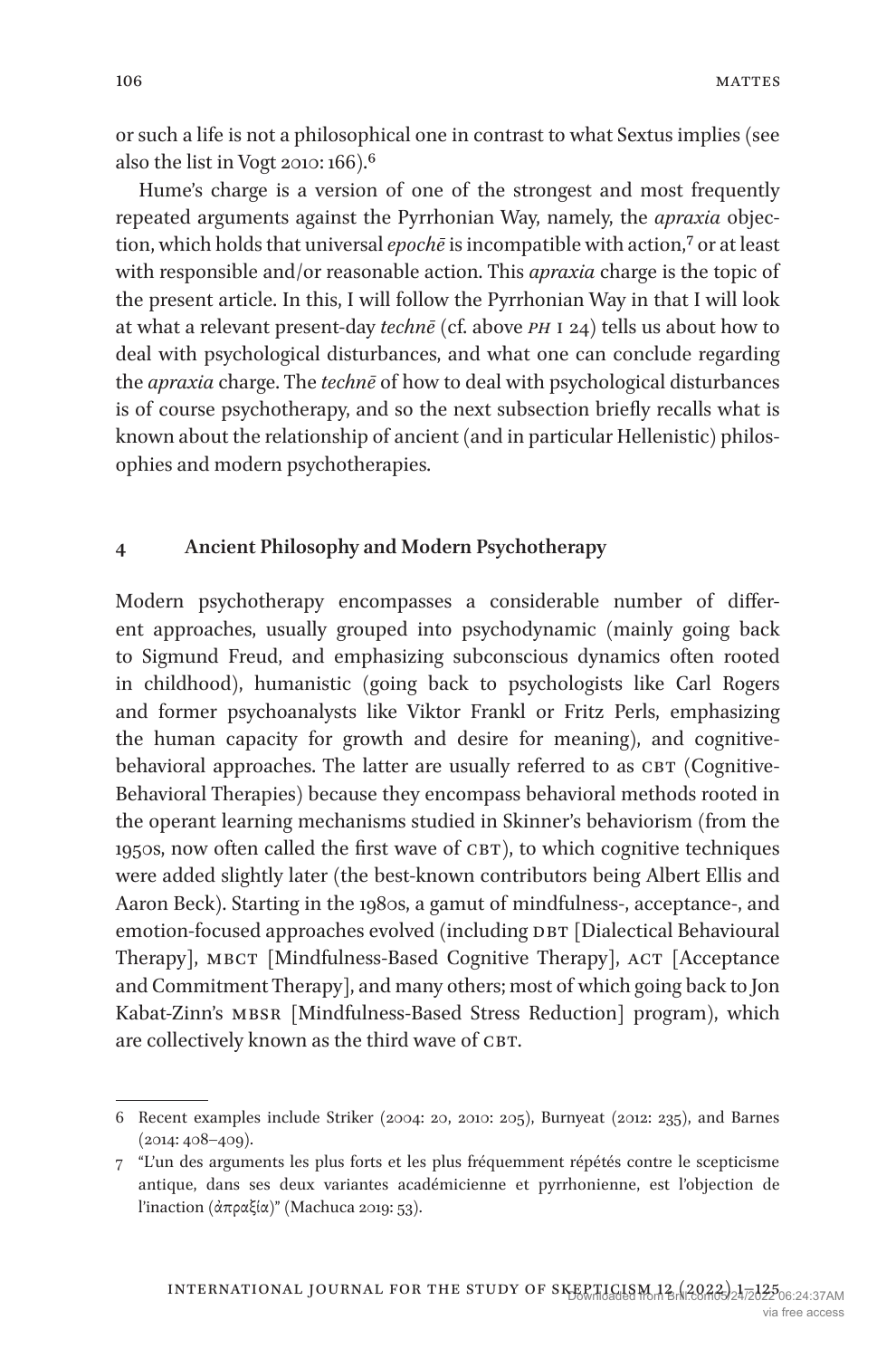The cognitive side of CBT in particular is well known to have important roots in ancient Stoic philosophy [\(Robertson 2010](#page-23-7)), but Albert Ellis, for example, acknowledged being inspired also by Epicurean, Buddhist, and Daoist philosophies. Among humanistic approaches, existential psychotherapies connect to ancient philosophy in that they place central importance on Edmund Husserl's phenomenology, which in turn is based on "Husserl reviv[ing] the Hellenist skeptic's principle of epoché (*epokhē*)—also called phenomenological reduction or, simply, bracketing—which means the suspension of belief or judgement" ([Cooper, Craig & van Deurzen 2019](#page-21-6): 8). In their survey article on Existential Analysis, [Längle and Klaassen \(2019:](#page-22-4) 352) expand on this as follows:

Although the phenomenological procedure also assists in opening up and widening the person's view of their world, phenomenology has a slightly different focus to Socratic dialogue.<sup>8</sup> Phenomenology goes a step further. It not only loosens up taken-for-granted views and convictions but radically sets them aside (not even noticing them and working on them as is done in Socratic dialogue). This is called the "epoché" (Husserl, 1984), the bracketing of all knowledge, assumptions, judgments, and so forth. Phenomenology aims […] to live authentically and realize fully our being-in-the-world (Heidegger).

Nevertheless, Husserl may have understood *epochē* somewhat differently from the Pyrrhonists:

With a rather different purpose in mind (i.e., not seeking the equanimity of the ancient Skeptics), Husserl recommends his phenomenological *epoché* in order to suspend the thesis of the natural standpoint that permeates everyday life and even the sciences that are built on this naïve realist outlook.

moran [2021:](#page-23-8) 105

Indeed, Öymen attempted an existentialist reconstruction of Pyrrhonism, but concluded both that "[e]xistentialism needs to replace Edmund Husserl's phenomenology with Pyrrhonian phenomenalism and it needs to supplement its ontology with a sceptical epistemology" ([2012:](#page-23-9) 12), but also questioned the goal of *ataraxia* and asked rhetorically: "How can ambiguity and uncertainty be a source of tranquility? Why should it be? Why tranquility? Why not anxiety?" [\(2012](#page-23-9): 11). He concluded that Pyrrhonism needs to give up on *ataraxia* and

<span id="page-6-0"></span><sup>8</sup> A standard technique in cognitive therapy.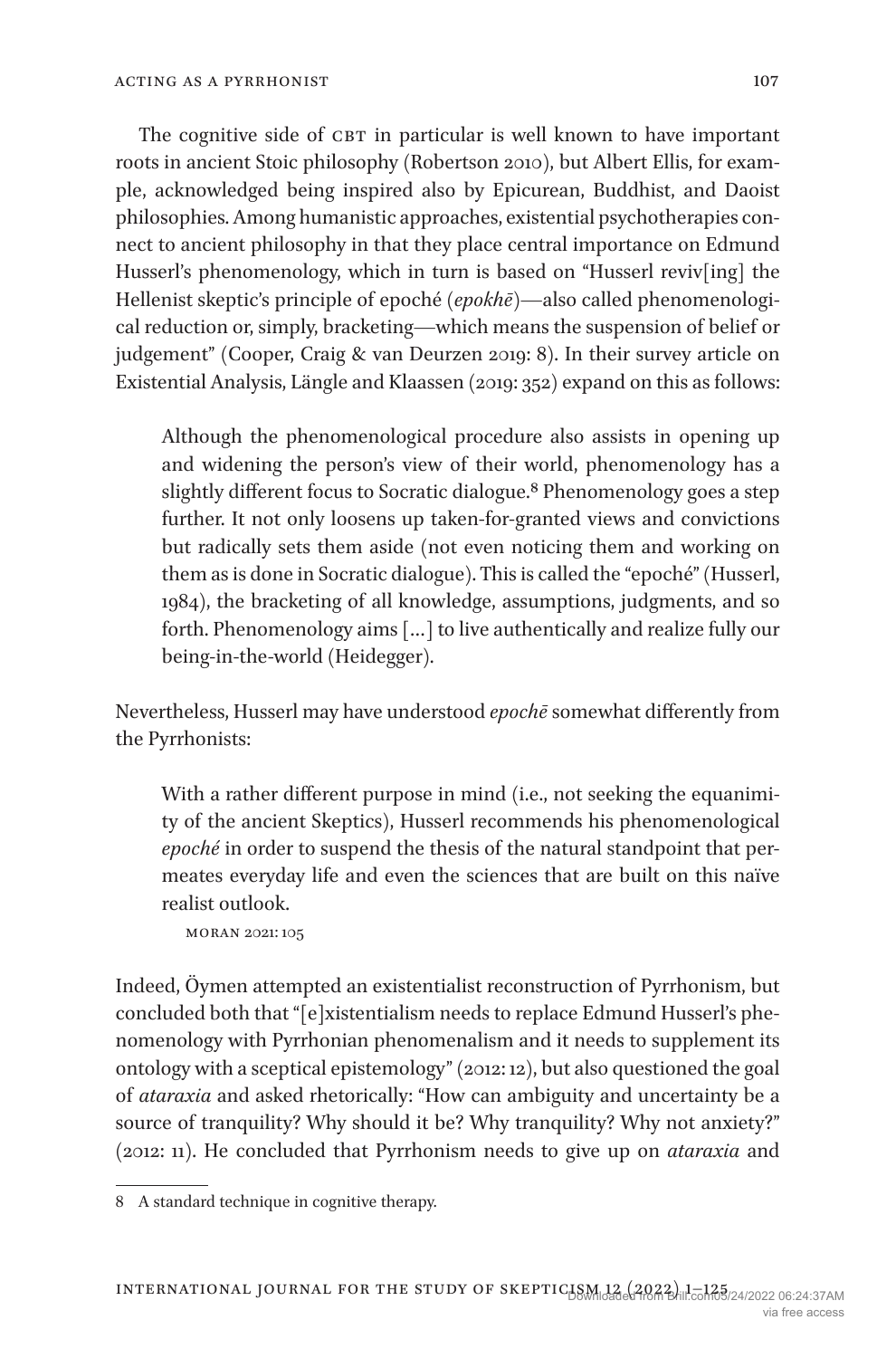instead should embrace *tarachē*, the anxiety that according to Öymen results from *epochē*.

It follows from the study below that Öymen is likely wrong in thinking that Pyrrhonists have to give up on *ataraxia*. Nevertheless, this is a side result; my main interest is not in the relationship of the Pyrrhonian Way with existential psychotherapies, but in that with third-wave CBTs, and in particular with one particular form thereof: ACT. There are a number of reasons for this. Most importantly, among the various forms of psychotherapy, CBT is by far the best studied both in terms of clinical efficacy and of basic mechanisms. Also, an indirect connection between the Pyrrhonian Way and modern psychotherapy may be discerned, if, as is sometimes assumed, the Pyrrhonian Way is a Greek version of Buddhism (e.g., [Kuzminski 2008,](#page-22-1) [2021](#page-22-5) and [Beckwith 2015,](#page-20-2) but contrast [Batchelor 2016\)](#page-20-3), because Buddhism, in turn, provided a crucial basis for the third wave of CBT [\(Hayes 2002,](#page-21-7) [Kabat-Zinn 2011](#page-22-6)). In fact, "mindfulness" is simply the standard English translation of the Buddhist technical term *sati*[.9](#page-7-0) Furthermore, [Brons \(2018\)](#page-20-4) argued for the livability of Pyrrhonism on the basis of similarities with the Madhyamaka school of Buddhism, specifically with the Gelug school of Tibetan Buddhism. At first sight, this may appear surprising, given the emphasis that many interpretations of Buddhism put on *sammā-diṭṭhi* (often translated as "right view"), but (at least in Theravada Buddhism) this need not be understood as adherence to a fixed dogma ([Fuller 2005](#page-21-8)).

Among the various forms of third wave CBT, ACT stands out in not being based on Kabat-Zinn's MBSR program, and in claiming to have bypassed the cognitive wave in CBT, thus having proceeded directly from behaviorism to the acceptance- and mindfulness-based third wave. This is relevant in the present context for the following reason: [Versteegh \(2020\)](#page-24-3) argued that there are important similarities in the attitude towards language between Skinner and Sextus, to the extent that "Skinner's Radical Behaviorist project could […] take its place as a modern-day heir to the [Pyrrhonian] way of life" [\(2020:](#page-24-3) 2). This in itself would seem to be of little help for present purposes, as Skinner's theory of verbal behavior is widely seen as hopelessly flawed. Indeed, one of the crucial ingredients in the development of ACT was the development of a novel behavorist theory of language—Relational Frame Theory (RFT), on which see [Hayes, Barnes-Holmes and Roche \(2001](#page-22-7))—as a reply to the criticisms advanced against Skinner's theory of verbal behavior [\(Skinner 1957\)](#page-23-10), most prominently by Noam [Chomsky \(1959\)](#page-21-9). Furthermore, a distinctly behaviorist aspect of the Pyrrhonist Way can also be recognized in the observation that

<span id="page-7-0"></span><sup>9</sup> See [Mattes \(2019a](#page-23-11)) for a discussion of the extent to which this fact is or is not important to secular psychotherapy.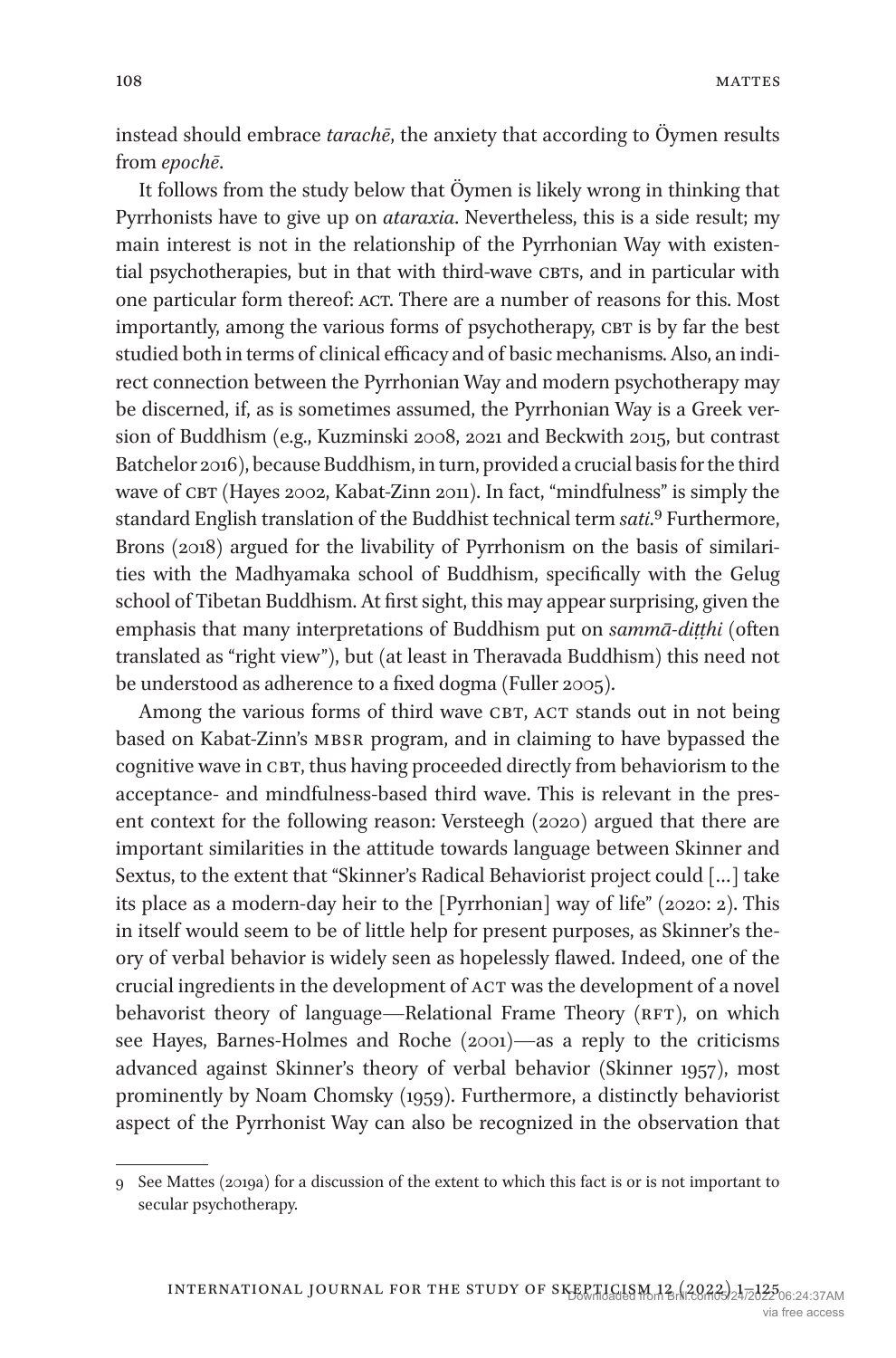"the [Pyrrhonist] yields appropriately to stimuli" ([Thorsrud 2003\)](#page-23-12). Conversely, ACT has been argued to parallel Stoic philosophy [\(Gill 2019](#page-21-10)). The present paper contends that the parallels with the Pyrrhonian Way are even greater, and that these parallels illuminate both the practicality of living the Pyrrhonian Way as well as the philosophical basis of ACT.

## <span id="page-8-0"></span>**5 ACTing in an act Manner**

act has a remarkable evidence base: at the time of writing, over 400 randomized controlled trials and a considerable number of meta-analyses demonstrated its efficacy and effectiveness in treating a wide variety of psychological problems, generally at least on a par with other state-of-the-art psychotherapies ([Hayes, Strosahl & Wilson 2012,](#page-22-8) [Hayes 2019,](#page-22-9) [Gloster et al. 2020](#page-21-11)). The central claim in ACT is that "psychological rigidity is a root cause of human suffering and maladaptive functioning" [\(Hayes et al. 2012:](#page-22-8) 64) and, conversely, psychological flexibility is the hallmark of mental health ([Kashdan & Rottenberg](#page-22-10)  [2010\)](#page-22-10). The following is worth quoting at length:

The psychological flexibility model holds that pain is a natural consequence of living but that people suffer unnecessarily when their overall level of psychological rigidity prevents them from adapting to internal or external contexts […]. Unnecessary suffering occurs when verbal/cognitive processes tend to narrow human repertoires in key areas through cognitive entanglements and experiential avoidance. When people overidentify, or "fuse," with unworkable rules, their behavioral repertoire becomes narrow, and they lose effective contact with the direct results of action. […] Being "right" about what is wrong can become more important than living a vital and effectual life.

hayes et al. [2012:](#page-22-8) 64

Superficially, this may seem similar to standard assumptions in cognitive therapy, i.e., dysfunctional cognitions and the apparent need to change them:

In a nutshell, the *cognitive model* proposes that dysfunctional thinking [...] is common to all psychological disturbances. When people learn to evaluate their thinking in a more realistic and adaptive way, they experience a decrease in negative emotion and maladaptive behavior.

beck [2020:](#page-20-5) 4

109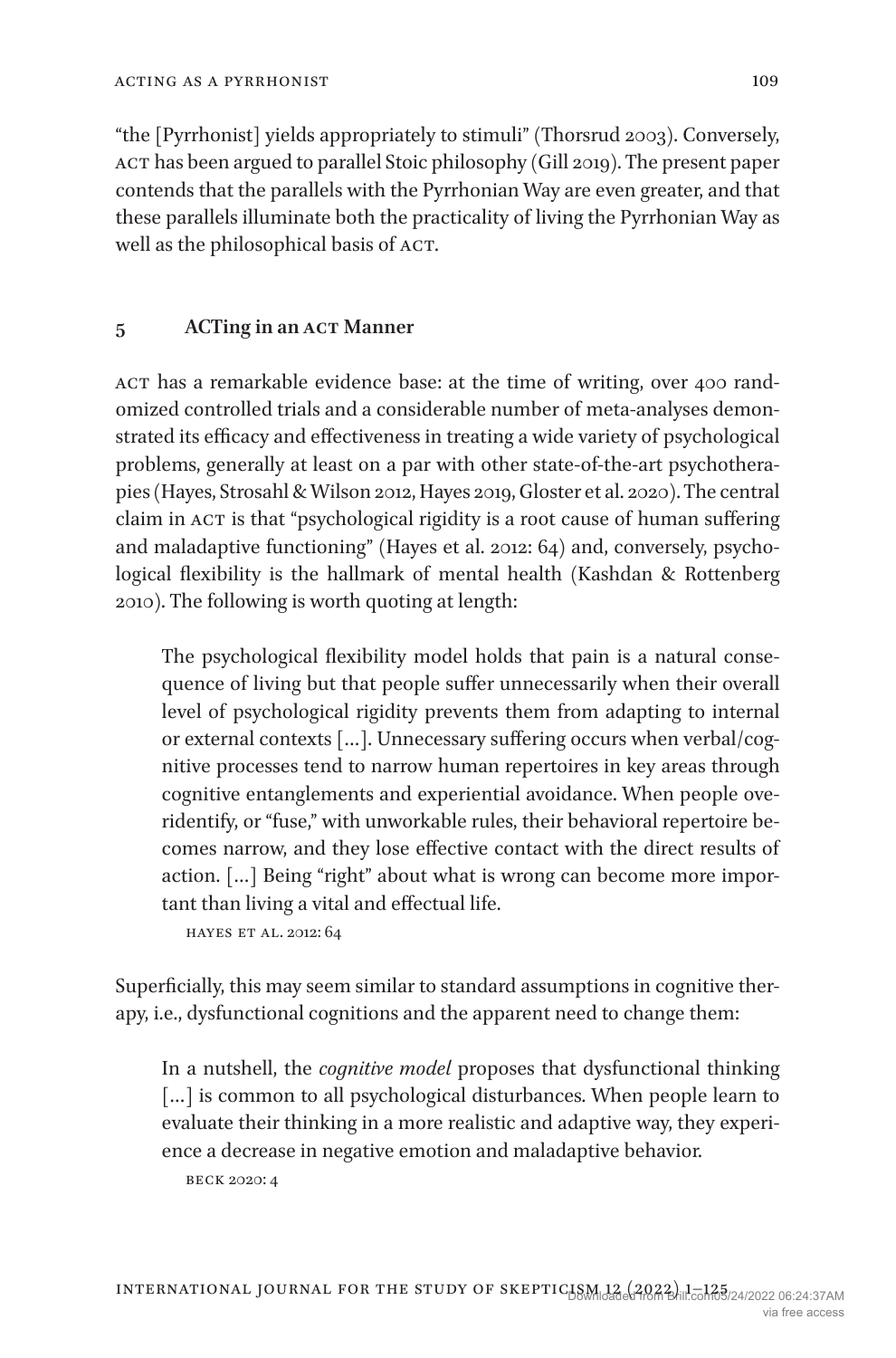Nevertheless, there is a crucial difference. From the ACT viewpoint,

It is not so much that people are thinking the wrong thing; rather, the problem is thought itself and how the wider community supports the excessive literal use of words and symbols as a mode of behavioral regulation. hayes et al. [2012:](#page-22-8) 65

Largely based on basic research in psychology laboratories, the psychological flexibility model encompasses six interrelated and interdependent core processes—usually depicted in a hexagon-shaped design that is colloquially referred to as the *hexaflex*, in order to emphasize this interdependence. These processes contribute to psychological inflexibility, with six corresponding core processes constituting psychological flexibility [\(Hayes et al. 2012](#page-22-8): 62–63):

- Inflexible attention / flexible attention to the *present moment*.
- Experiential avoidance / *acceptance* of current experience for what it is (not necessarily approving it).
- Cognitive fusion / *defusion*.
- Attachment to the conceptualized self ("self-as-content") / observer-self ("*self-as-context*")
- Lack of awareness of one's deeply held values / *values*[.10](#page-9-0)
- Inaction, impulsivity, or avoidant persistence / *committed action* in line with one's values.[11](#page-9-1)

Empirical research found strong support for this model. Already in 2010, a review study reported that

ACT components have been tested in more than 40 studies [...] Significant effect sizes were found for defusion, values, contact with the present moment, mindfulness components (combinations of acceptance, present moment, defusion, or self as context), and values plus mindfulness in comparison with techniques such as thought suppression or distraction. [...] Across all studies, about 50% of the between-group differences in

<span id="page-9-0"></span><sup>10</sup> It may be worth emphasizing that values, as understood in act, do not express beliefs, at least not if "belief" is understood as "taking something to be true" (see [Fine 2000:](#page-21-12) 88). Values, as seen in ACT, are certain behavioral patterns that establish reinforcers for specific behaviors [\(Wilson 2009:](#page-24-4) 66). In this way, they "function as 'final causes' of behavior" ([Hayes et al. 2012:](#page-22-8) 94).

<span id="page-9-1"></span><sup>11</sup> This ordering is conventional, but implies nothing about any of the processes having a special role. Italicized are the standard names for the flexibility processes.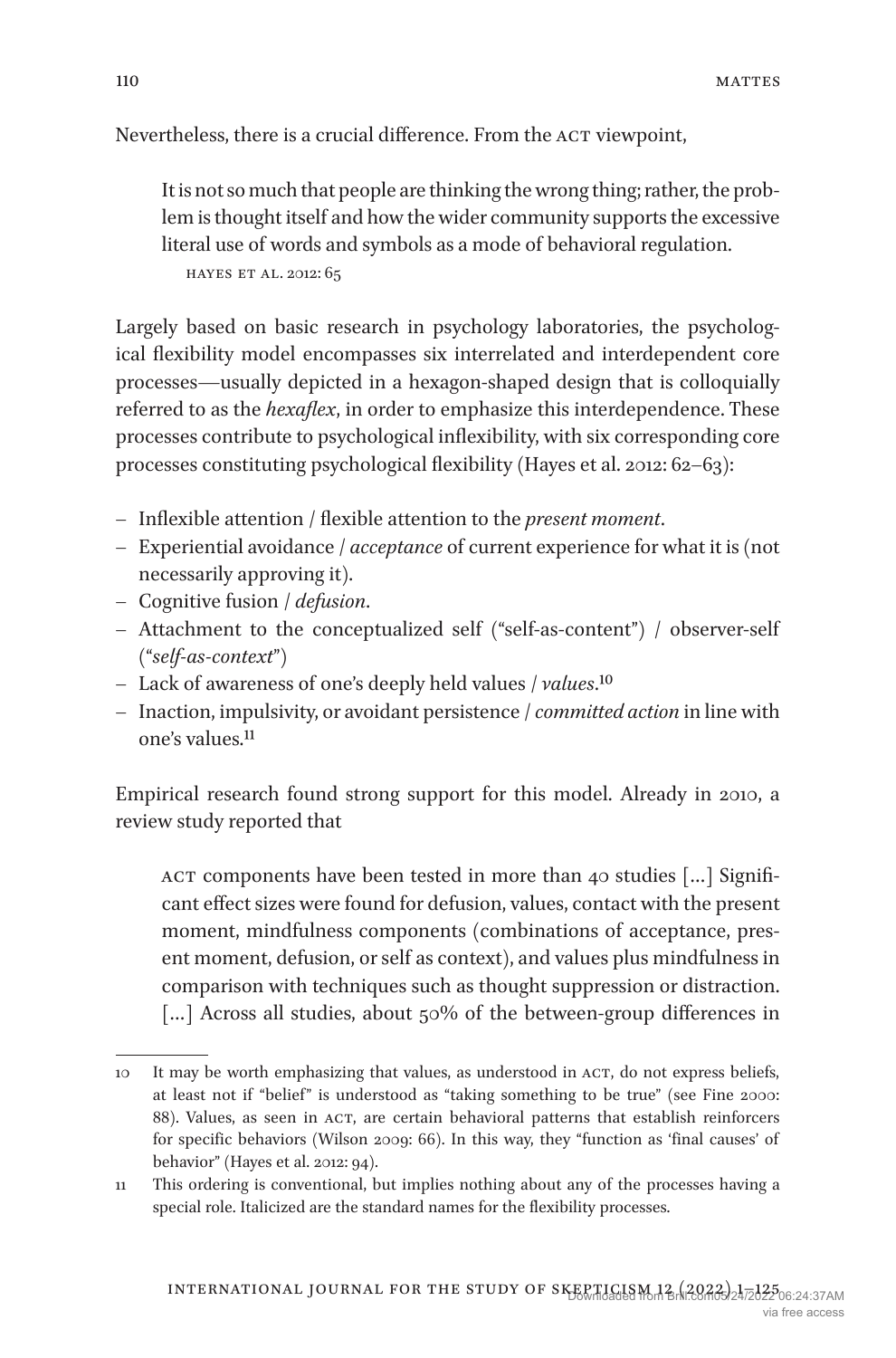follow-up outcomes can be accounted for by the mediating role of differential post levels in psychological flexibility and its components.

hayes et al. [2010](#page-22-11): 156–157

Importantly, none of the six processes seems to be redundant, as in a recent study each psychological flexibility process was found to separately mediate improvements in mental health ([Levin, Krafft & Twohig 2020](#page-22-12)). This therefore applies in particular to the defusion process. Further evidence for the beneficial nature of cognitive defusion comes from recent research in posttraumatic stress disorder, which concluded that "the deleterious relationship between maladaptive posttraumatic cognitions and PTS symptoms was stronger for those who were more highly fused to their cognitions" ([Benfer, Rogers &](#page-20-6)  [Bardeen 2020](#page-20-6): 55), and from the effect sizes for the core processes reported in [Levin, Hildebrandt, Lillis and Hayes \(2012:](#page-22-13) 749, Table 2).

Thus, ACT research demonstrates two facts that will be crucial in what follows: (a) defusion is possible, and it is not only compatible with, but actually an important ingredient in, living a valued life and acting according to one's values; and (b) the same applies to self-as-context. It will be argued that the Pyrrhonian Way is importantly similar to ACT, and in particular that cognitive defusion is a reasonable interpretation of the Pyrrhonist's state of being *adoxastōs*. If so, then the two facts just mentioned suggest that living the Pyrrhonian Way may not only be possible, but actually contribute to a full and vital life—*pace* the *apraxia* objection. Nor is the Pyrrhonian Way to be feared because it supposedly leads to a strange or non-existent self: it only encourages to let go of particular self-concepts when this is necessary, which is an ability that contributes to psychological flexibility rather than being a threat to be afraid of.

#### <span id="page-10-0"></span>**6 Sextus and the Hexaflex**

Peace of mind may have been widely seen as a *telos* both in ancient Greece and India [\(McEvilley 2002](#page-23-13): chap. 25) so that *ataraxia* may not have been a defining feature of the Pyrrhonian Way in setting it apart from other Greek philosophies[.12](#page-10-1) Nevertheless, Sextus is unambiguous that the *telos* of the Pyrrhonist is not to be unnecessarily disturbed. In ACT language, *ataraxia* is the Pyrrhonist's

<span id="page-10-1"></span><sup>12</sup> Compare [Machuca \(2020](#page-22-14): 449): "In the final segment of the *Pyrrhonian Outlines* (*ph* i 209–241) devoted to exploring the differences between Pyrrhonism and its neighboring or nearby philosophies, Sextus's main reason for refusing to consider a given philosophy as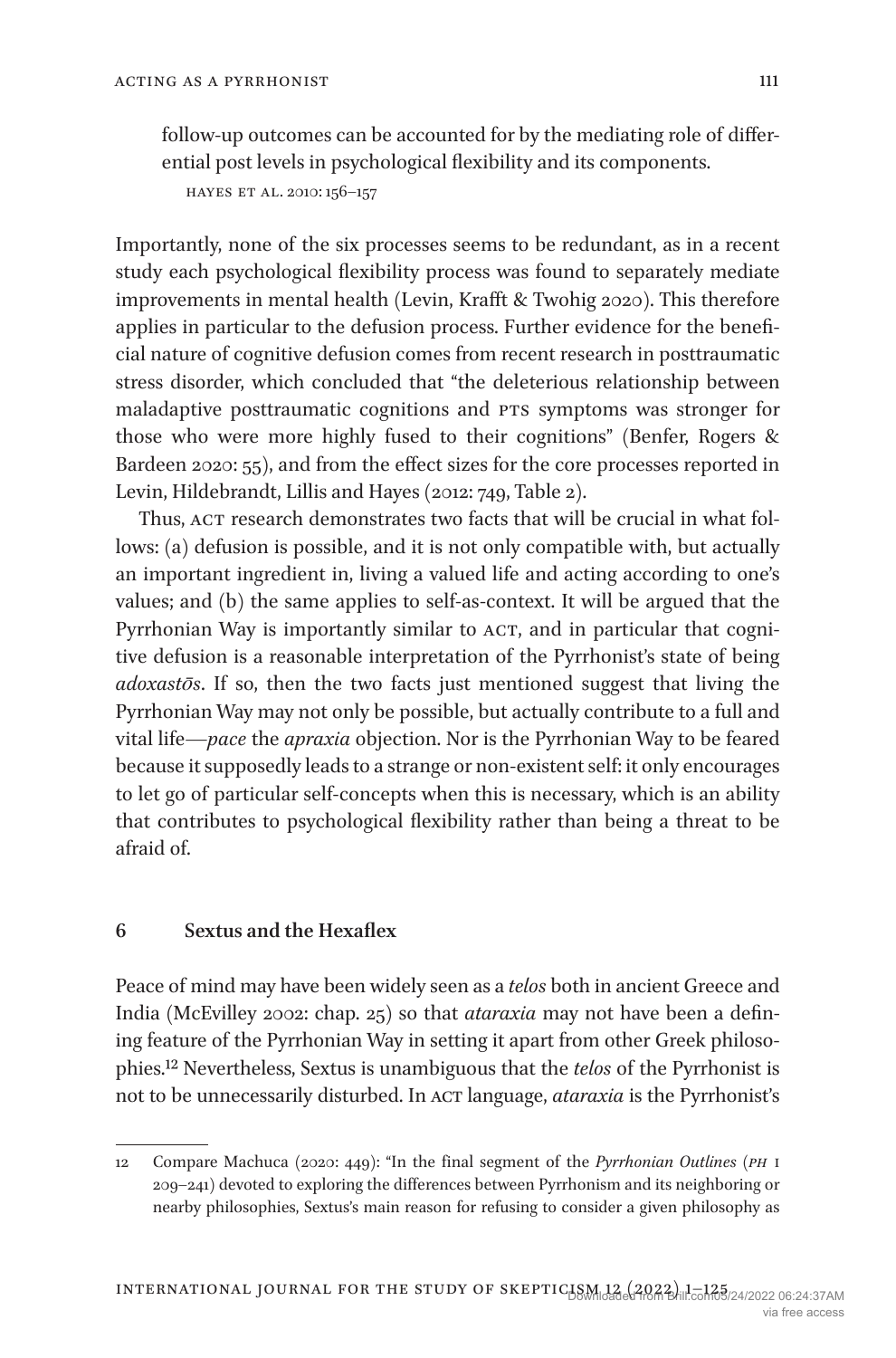value[;13](#page-11-0) but a Pyrrhonist would not claim that *ataraxia* is of objective value, nor would she be dogmatic about *ataraxia* being the *telos* or forecast that it will always be of value to her,<sup>14</sup> just as in ACT "[e]ven values should be held lightly rather than fused with" [\(Harris 2009](#page-21-13): 29). In fact, according to Sextus, the difference between the Pyrrhonist and the dogmatist is precisely that the "dogmatizer propounds as certainty" (*ph* i 14) her claims, while the Pyrrhonist does *not* "firmly maintain that matters are absolutely as stated" (*ph* i 4). Consistent with this, [Eichorn \(2014:](#page-21-14) 133) suggests that Sextus' use of the expression *adoxastōs* (usually translated as without belief or without opinion) should be understood as *without dogma* in the sense of *undogmatic*[.15](#page-11-2) Unlike the dogmatist, who is fused with his mental contents (thoughts, and beliefs in particular) and therefore prone to inflexible rule-governed behavior [\(Hayes et al. 2012:](#page-22-8) 52–56), the Pyrrhonist does not mistake her beliefs for reality and therefore can act in line with her values<sup>[16](#page-11-3)</sup> in whatever way is appropriate in the given context.<sup>17</sup>

skeptical is that its advocates do not suspend judgment or do so only partially. Only twice in that segment does he mention undisturbedness."

<span id="page-11-0"></span><sup>13</sup> On some readings, reaching *ataraxia* may be compared to reaching *nirvana*, which is explicitly mentioned as a possible ACT value by [Wilson \(2009](#page-24-4): 66).

<span id="page-11-1"></span><sup>14</sup> Compare [Machuca \(2020](#page-22-14): 439): at *ph* i 25, "Sextus is […] recognizing that undisturbedness might cease to appear to the skeptic as a state of mind worth experiencing."

<span id="page-11-2"></span><sup>15</sup> See his lengthy footnote 17 for details, as well as [Eichorn \(2020](#page-21-15): 205), who compares *dogmata* to what Nietzsche's calls *Überzeugungen* (convictions) as opposed to *Meinungen* (opinions), with *Überzeugung* being "the belief that we possess the absolute truth about some specific point of knowledge," whereas the Pyrrhonist has a "modest, undogmatic, 'unopinionated' attitude toward one's own first-order beliefs (what Sextus refers to as living *adoxastôs*)."

<span id="page-11-3"></span><sup>16</sup> Nor do act practitioners mistake their values for objectively true beliefs. In fact, technically, in act "values" (more strictly speaking: valuing behavior(s)—remember this is a branch of behaviorism, mentalistic entities are at best a figure of speech) are certain behavioral patterns that establish reinforcers for specific behaviors. To take a standard example, "valuing being a good parent" establishes reinforcers for spending time with your children (e.g., it feels good), paying attention to them, etc. This is different from believing you should be a good parent, that it is of objective value to be a good parent—that can be just rule-following behavior, can be self-incongruent (e.g., you may feel forced to do it), etc.; of course, a belief that one should be a good parent is consistent with valuing being one, but it is not constitutive of it. Or consider valuing being a prolific academic: that may not reinforce spending time with your children, instead it may reinforce spending time at the library, and other behaviors. Or take valuing collecting stamps: I suppose no one would hold this to be of objective value, but it can reinforce behavior—and match the other characteristics of valuing—and indeed give meaning to a person's life.

<span id="page-11-4"></span><sup>17</sup> [Eichorn \(2014](#page-21-14): 127) referred to Sextus as a "proto-contextualist," but distinguished only between philosophical and non-philosophical contexts. ACT is avowedly contextualist in a way that goes far beyond distinguishing only between these two contexts.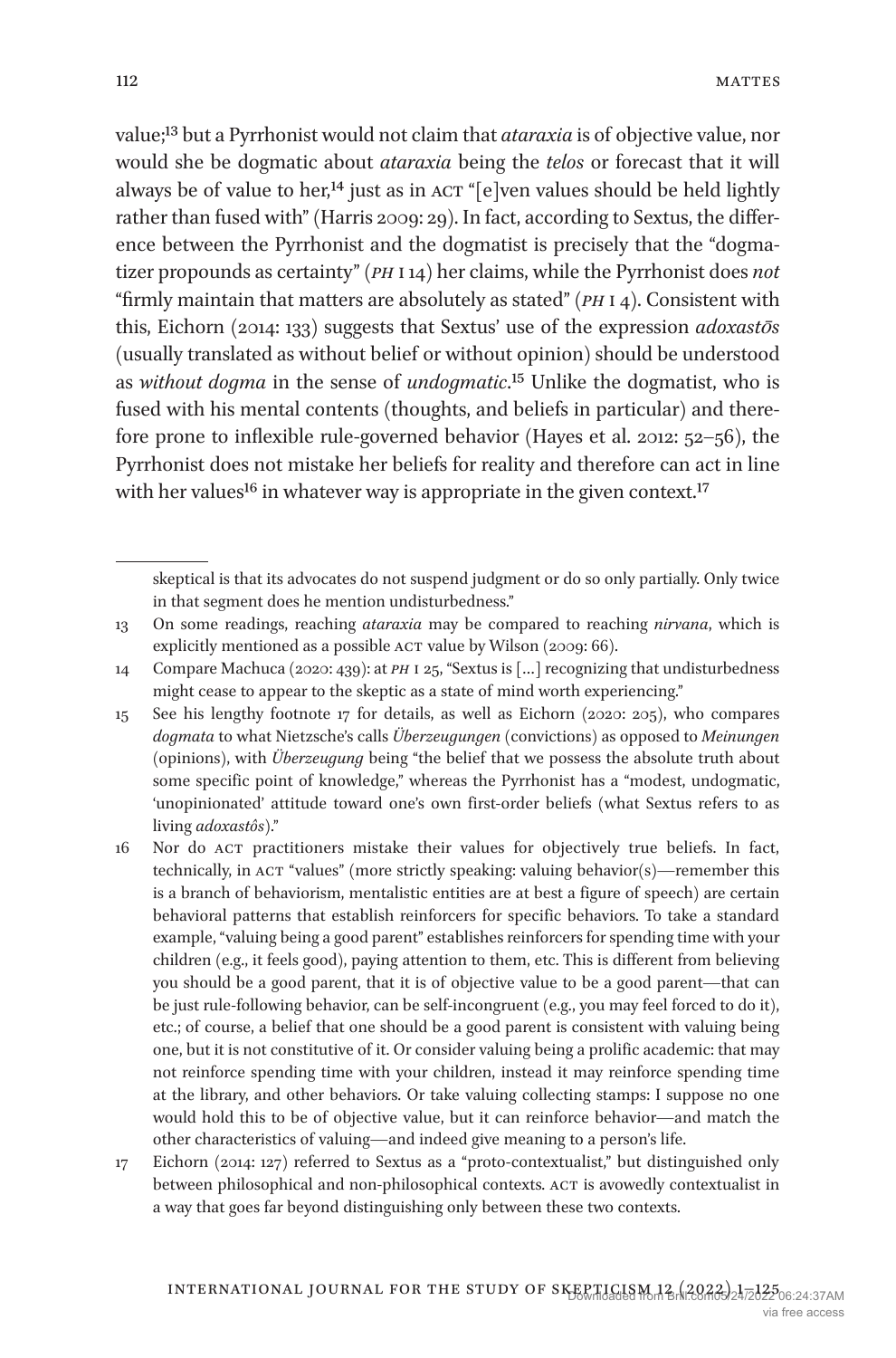"[T]he human being is by nature a truth-loving animal" (*ad* i 27 = *am* vii 27, in [Bett 2005](#page-20-7)). Maybe for this reason, the future Pyrrhonists were disquieted by the anomalies in "things" (*pragmata*) and turned to philosophizing in the hope of finding the truth and thereby attaining *ataraxia* (*ph* i 12). Now, generally, any inquiry into truth can lead to a conclusion (either a belief that is taken to be the truth, or that the truth is that the truth cannot be found), to continuing inquiry, or to the abandonment of inquiry. Hence, at *ph* i 2–4, Sextus distinguishes three kinds of philosophies: Dogmatic, Negative Dogmatic,<sup>18</sup> and Pyrrhonian (presumably, abandonment does not count as a philosophy). Characteristic of the (future) Pyrrhonian philosopher is that, in her pursuit of the truth, she found herself confronted with positions of equal strength (*ph* i 26), a fact that she did not sweep under the rug (*am* i 6). This led her into a state of intellect in which she neither affirmed nor denied anything (i.e., *epochē*, *ph* i 10). As if by chance, the sought-for *ataraxia* followed "as a shadow follows the body," because the Pyrrhonist feels no need to avoid or to pursue anything intensely given that she does not believe that anything is good or bad by nature (*ph* i 28).

Thus, the way the Pyrrhonist attained *ataraxia* was not the way which she had expected would lead to it (i.e., by disputing erroneous assumptions and correcting them, cognitive therapy style), but by letting go of the inner compulsion that she *must* achieve *ataraxia*, and of the (implicit) *dogma* that this has to be done by finding the truth. Sextus compared it to what had happened to Apelles when he despaired of his attempts to paint "correctly" and let go of the compulsion to do so, in fact he even did something (throwing the sponge at the picture) he might have expected to harm his efforts; but suddenly the desired effect happened. Similarly, the Pyrrhonist despaired of adjudicating between different beliefs, let go of the compulsion to find the true belief (i.e., she was in *epochē*), and suddenly the desired effect happened (without time delay: the shadow follows the body synchronously!). What the Pyrrhonist understood at this point is that "the ultimate reason why unresolved conflicts were a source of disturbance [was] the belief that discovering the truth is of objective value" [\(Machuca 2020](#page-22-14): 439 n. 7)—at least the belief that having the truth is of objective value in being necessary for living in line with one's values (and thus without inner conflict, i.e., in *ataraxia*)—a belief that had persisted despite the repeated experience that the anxiety-driven search for the truth did not lead to *ataraxia*. In ACT jargon, both Apelles and the Pyrrhonist seem to have profited from being in a state of Creative Hopelessness:

<span id="page-12-0"></span><sup>18</sup> Using modern terminology. Sextus referred to it as "Academic" since he ascribed it to the new Academy of Clitomachus and Carneades (*ph* i 3, 220, 226–231); but it is disputed whether he correctly represented their views.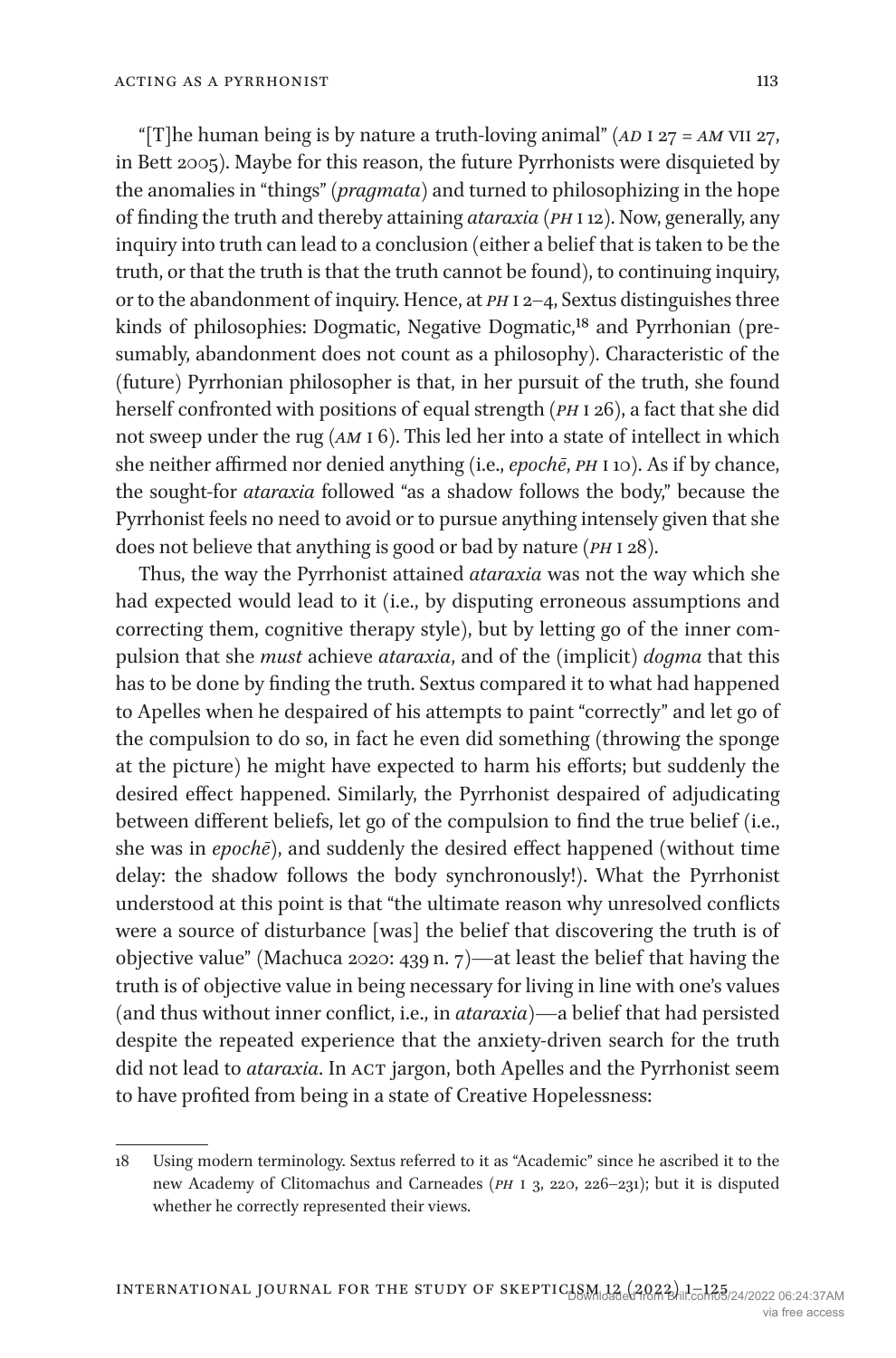[I]f the client can give up on what *hasn't* been working, maybe there is something else to do. Thus, we are trying to help clients trust their own experience and begin to open up to a transformational alternative. […] [T]he objective is to give up strategies *when the client's own experience says they do not work*, even when what comes next is not yet known. hayes et al. [2012:](#page-22-8) 189–190, italics in the original.

This leads us back to the concept of psychological flexibility. On the interpretation advanced here, the Pyrrhonist was lucky enough to enjoy the salutary experience of letting go of rigid rules (such as: Thou *must* find the truth to be at peace), thus learning to be able to defuse from unhelpful mental content. Far from paralyzing the Pyrrhonist, the state of being defused (*adoxastōs*) actually enables valued action, as both theory and empirical research in ACT show.

Under this interpretation, we can also suggest an answer to the question of what kind of self a Pyrrhonist can have (Bett [2019](#page-20-8)), and whether such a self is somehow deficient in, for example, being overly detached from itself. The suggested answer is that the Pyrrhonist has a healthy and flexible self, namely, self-as-context: the self that is in the present moment and experiences life to its fullest, while avoiding the perils of self-as-content—a rigid self-image that suffers more than necessary when it needs to adjust to changing circumstances. For example, the person fused with her self-image as mother not being able to adjust to the children moving out, or the person with the content "I am a mountaineer" despairing when the knees stop working properly, or the cognition-maketh-the-human philosopher who notices signs of possible dementia showing up in her, etc.—all these are likely to suffer from their rigidity *in addition* to the natural psychological reactions, such as sadness in the case of experiencing a loss (cf. *ph* i 30). Far from the *apraxia* that armchair philosophers dream up, there are reasons to expect the Pyrrhonist to live a life which is more vibrant and fuller than that of the dogmatist.

#### <span id="page-13-0"></span>**7 Discussion, Part 1: a Good Life?**

Many authors have asked whether the Pyrrhonist can "act normally" or "lead a normal life." What is a normal life? There is overwhelming evidence that despite improving physical health, mental health and wellbeing are not improving. Rather,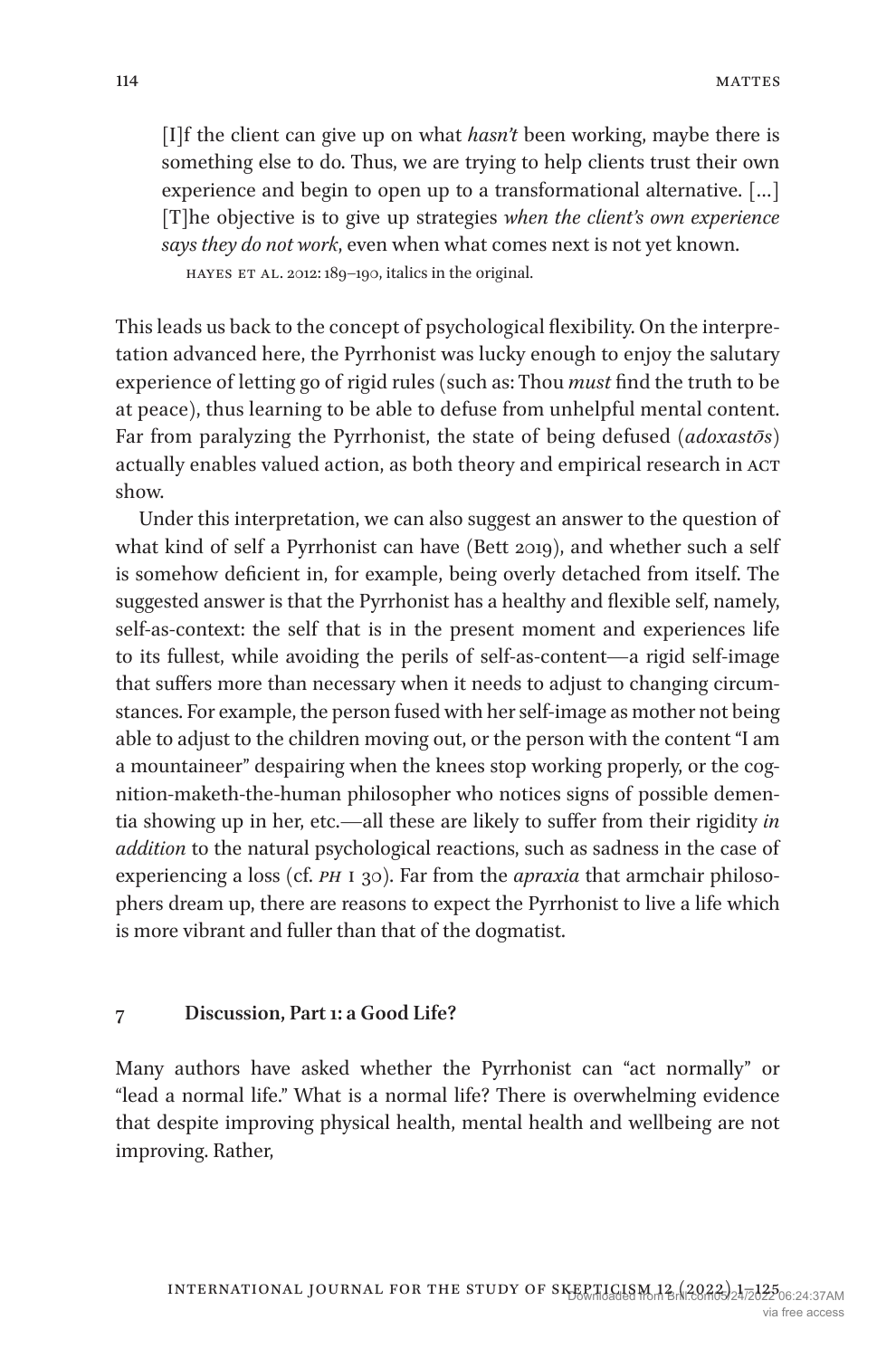Mental illness is rapidly becoming much more of a problem, not less. In 1990, depression was the fourth leading cause of disability and disease worldwide after respiratory infections, diarrheal illnesses, and prenatal conditions. In 2000, it was the third leading cause. By 2010, it ranked second. In 2017 the World Health Organization (who) ranked it number one. hayes [2019](#page-22-9): 4

According to the who, more than 350 million people were affected by depression in 2014 ([Ledford 2014,](#page-22-15) [Smith 2014](#page-23-14)). Add to this the large number of people suffering from other forms of mental distress, from schizophrenia through panic attacks to personality disorders and other mental diseases, not to mention subclinical disturbances like permanently elevated stress levels. If this is normal life for a large part of the population, why would the Pyrrhonist be interested in living such a "normal" life[?19](#page-14-0)

If ACT is right in positing that much of this mental distress stems from cognitive entanglements, experiential avoidance, and fusing with unworkable verbal rules, then defusion is an important skill contributing to a healthy and happy life. Thus, [Striker \(2004](#page-23-5): 20) is absolutely right to note that the Pyrrhonist is able to take

the attitude of a neutral observer even to his own inclinations. […] [H]e will be disturbed by pain, since he is a sentient creature, but he will not aggravate matters by adding the judgment that pain is really bad, or piety really good. By distancing himself from his own reactions and beliefs, he preserves his peace of mind […].

But she is *wrong* in seeing this as a problem. On the contrary, it is a rare and valuable ability of the Pyrrhonist to "constater, comme un simple spectateur, les pensées qu'il trouve chez lui en tant que doué de raison" [\(Machuca 2019](#page-22-3): 82), instead of overidentifying with thoughts and beliefs and thereby possibly losing contact with the events actually happening at the moment:

ACT is designed to: a) lessen the degree to which thoughts are taken literally and to promote the evaluation of thoughts on the basis of the degree to which they lead to valued life changes, b) undermine reason-giving and believability of reasons in areas where these efforts have been used to justify and excuse ineffective behavior, c) foster the experience of private

<span id="page-14-0"></span><sup>19</sup> It may also be worth remembering that the likes of Socrates, or the Buddha, or Jesus, did not lead normal lives, either.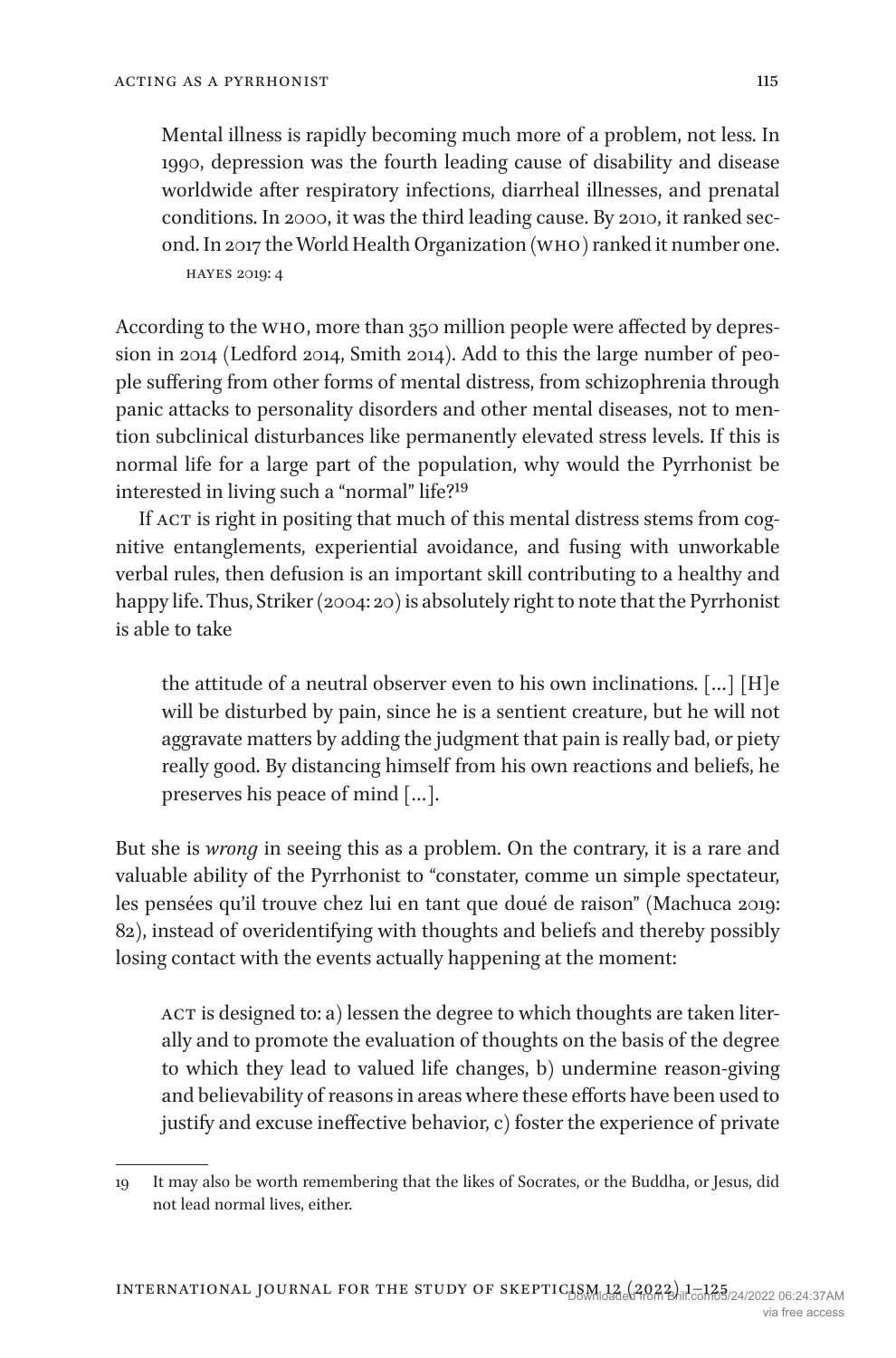events, rather than engage in counterproductive avoidance behavior, d) clarify life values and identify barriers to implementation of life goals, and e) foster commitments to actions linked to life values.

```
hayes et al. 2001: 235
```
To emphasize that these considerations are based on rigorous research rather than mere armchair speculation, here are a few more relevant quotations from the scientific literature:

When a person responds almost exclusively to the verbal conditioned functions of a stimulus to the detriment of other, nonverbal stimulus control, ACT therapists use the middle-level term *cognitive fusion* [...]. [T]he individual may be insensitive to the current environment and remain under the control of derived verbal relations […] Furthermore, even if the person comes into direct contact with the altered contingencies, it may not be sufficient to alter his or her responding […]. After all, the maintenance of verbal coherence is a powerful automatic reinforcer [...] and it may be stronger than the reinforcement instated by the new contingencies.

assaz et al. [2018](#page-20-9): 407–408

Hayes and his colleagues also noted that

mindfulness-based therapies, ACT, and other methods are known to produce an unexpected desynchrony between thought or emotion and behavior. In other words, as a result of these methods, the same emotional or cognitive content now functions in a different way.

hayes et al. [2001](#page-22-7): 158

In a way, this means living a less "normal" life, and this is precisely the intention: living a more serene (or at least less disturbed) rather than a normal life. In computer jargon, "this is a feature, not a bug"—whether for the Pyrrhonist or in third wave CBT. As can already be seen in the last quote above, ACT is not alone in seeing benefit in loosening overly tight connections between cognition and action. That evaluative judgements are problematic can, for example, be seen in the meta-analyses of correlates of mindfulness facets which were performed by [Carpenter et al. \(2019](#page-21-16)) and [Mattes \(2019b](#page-23-15)). Consistent with this, in their survey article on the neuroscientific basis of mindfulness-based programs (MBP s) in psychiatry, Schuman-Olivier and his colleagues noted that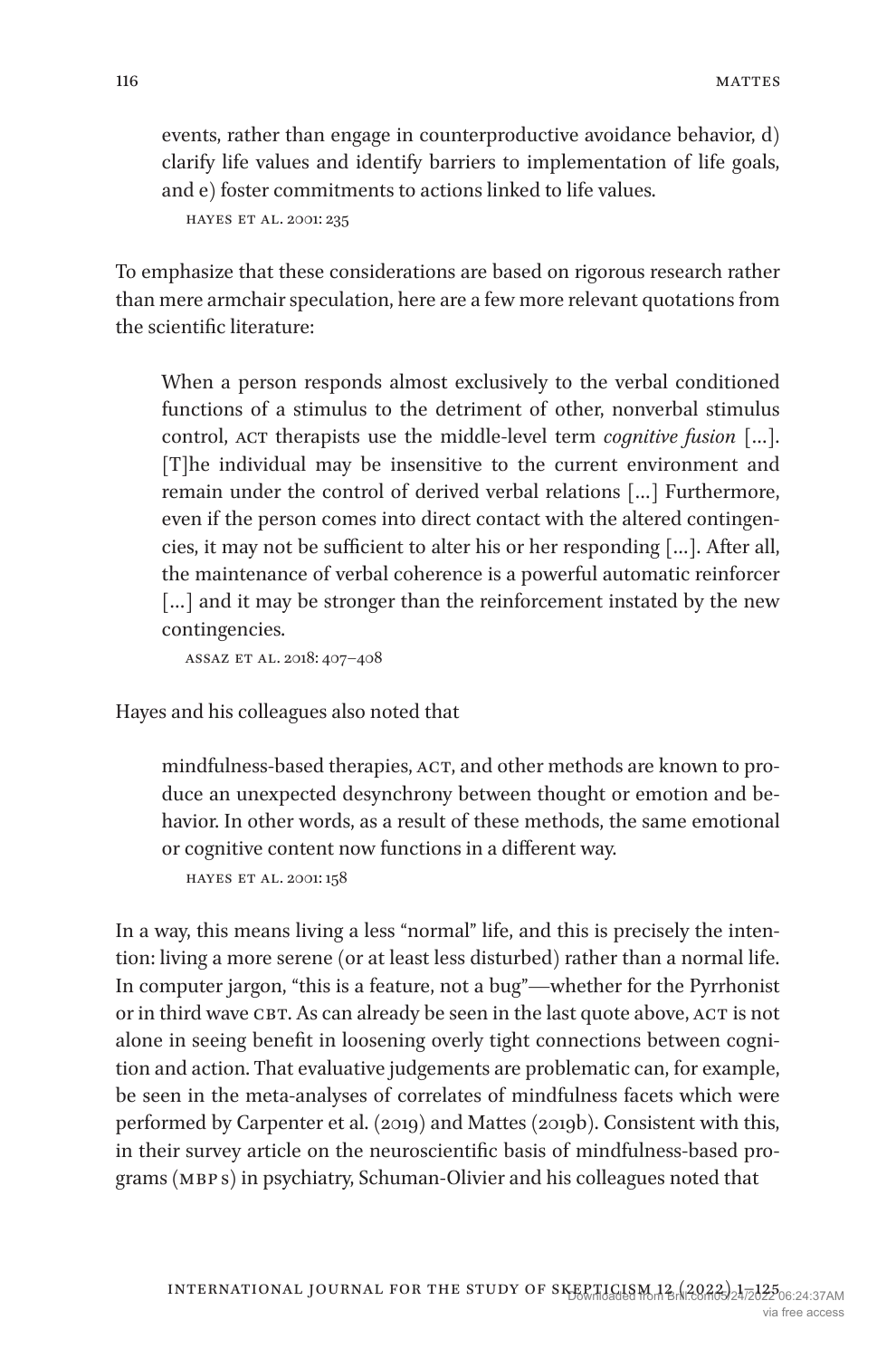evaluative judgment is deemphasized during MBPs in favor of developing a focus on acceptance, intention setting, and attention toward experiential monitoring rather than self-evaluation.

```
schuman-olivier et al. 2020: 376
```
Mindful self-regulation starts with attentional control and curiosity about present-moment experience, leading to the development of interoceptive awareness and alternatives to self-critical rumination. Reappraisal of mental content, decentering, and acceptance downregulates autonomic reactivity, allowing for exposure to aversive internal stimuli and ultimately developing equanimity.

[...] As one begins to pay attention, consistent curiosity and kind awareness allow greater goal-driven control based on values, increased levels of internalized motivation, greater access to intrinsic motivation, and less reliance on stimulus-driven conditioning and evaluative negative feedback systems, eventually unwinding associative learning related to harmful behaviors.

schuman-olivier et al. [2020](#page-23-16): 378

Such an approach may be to the horror of some philosophers, but it is to the benefit of human beings, be they the psychiatric patients or those "only" suffering from "normal" mental distress.

## <span id="page-16-0"></span>**8 Discussion, Part 2: Life without Belief?**

What does all this imply for the question of how and why Pyrrhonists live "without belief"? This question can be understood in two ways: from Sextus' point of view or from a contemporary viewpoint (cf. [Fine 2000:](#page-21-12) 81). From Sextus' perspective, the question is ill-posed: he never claimed to live without belief, for the simple reason that he did not write in English, if nothing else. Instead, Sextus talked about being *adoxastōs*. The present paper hinges on reading *adoxastōs* as "undogmatically," rather than the literal reading "without *doxa*," in this following Eichorn and others (see Section [5](#page-8-0) above). Its original contribution to the literature consists in pointing out that this reading can be fruitfully understood in terms of the technical term "defusion," as well as sketching how the scientific evidence implies that under this reading one can make sense of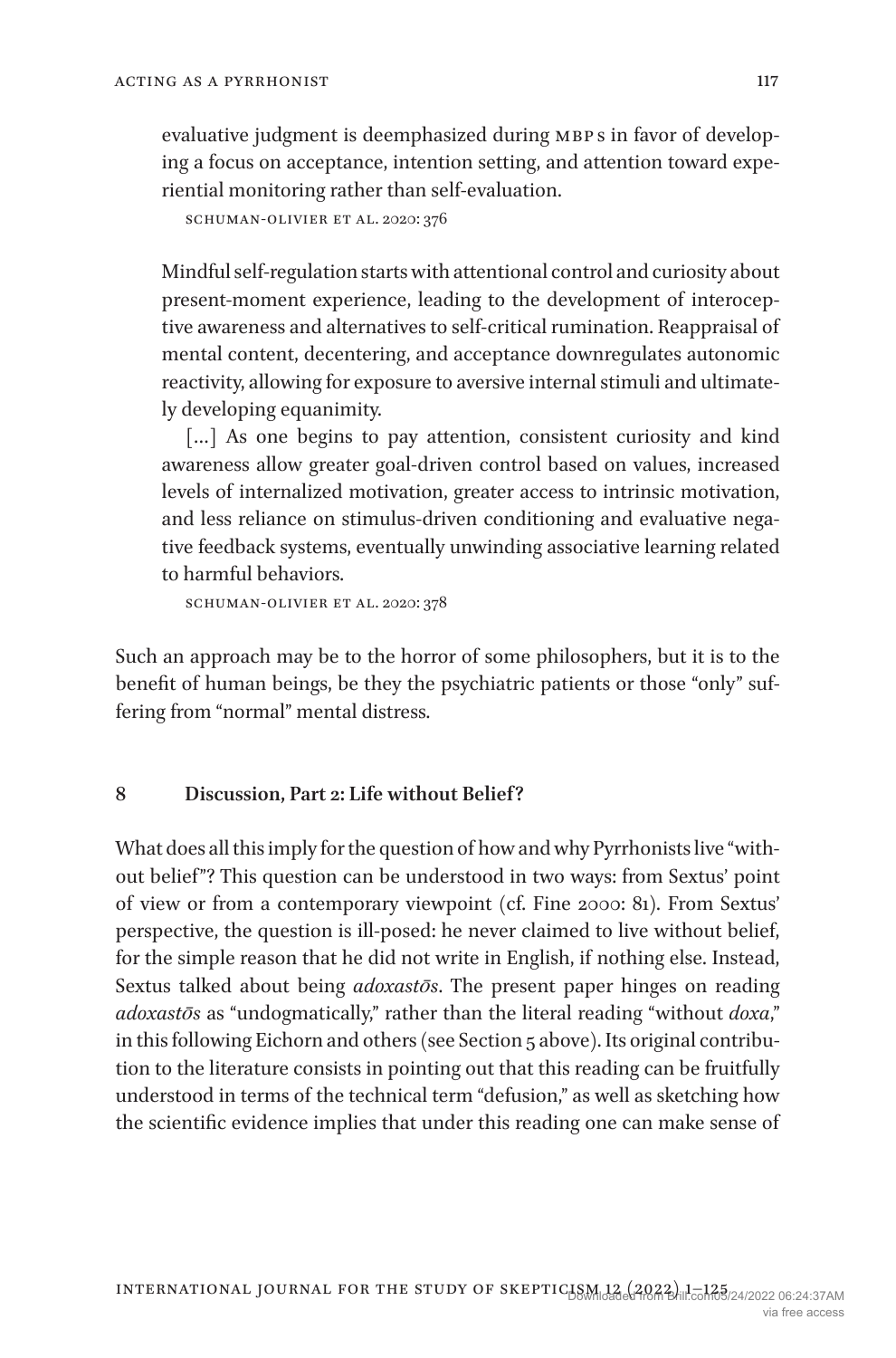the Pyrrhonian Way of living and acting,<sup>20</sup> and that even the idea of this leading to (or at least progressing in the direction of) *ataraxia* is made plausible. *Whether* the reading of *adoxastōs* as "undogmatic" is indeed a live possibility from a philological standpoint is a question I do not feel able to opine on, but *if* it is (as the discussion by Eichorn suggests), then the above considerations show that modern psychology lends support to it, and conversely.[21](#page-17-1) This results in a virtuous circle, with the psychological understanding lending credibility to the philosophical reading, which in turn lends additional credibility to the psychological understanding.

Second, whether Sextus claims to live without beliefs in the contemporary English sense of the word depends of course on the precise meaning of "belief." Since a full discussion is not possible in this article, I will restrict myself to a brief remark on what [Fine \(2000](#page-21-12): 83) calls the standard view of belief, namely that believing *p* means taking *p* to be true. The suggestion put forward in the present paper is that Sextus is not so much concerned with *taking* something to be true, but with the *ability to let go* of truth claims. For example, suppose someone well-off is fused with (i.e., inflexibly holds) the thought (belief? opinion? *doxa*? *dogma*?) that only the rich can be happy,<sup>22</sup> and accordingly spends her entire time and energy on running her company. Then for some reason she goes bankrupt and falls into depression with the resultant inactivity, because of her being fused with the thought that she cannot be happy without riches[.23](#page-17-3) If, alternatively, under the same circumstances she holds this thought lightly and flexibly, not mistaking it for an absolute truth (cf. *ph* i 14, as discussed above), this likely would have prevented her from falling into depression and enabled her to reorient herself towards other sources of meaning, happiness, and fulfilment (e.g., family, charity work, spirituality, art, meditation, among many other possibilities). Would that thought still have counted as a belief under the standard view, i.e., did she take "only the rich can be happy" to be true, in the alternative case in which she held it flexibly? Evidently, she would not have taken it to be the immutable truth, the whole truth and nothing but

<span id="page-17-0"></span><sup>20</sup> How acting in line with one's values (as understood in act) relates to other philosophical notions of "acting" is beyond the present discussion. I suspect an adequate discussion would require a book-length treatment.

<span id="page-17-1"></span><sup>21</sup> For the latter claim, see [Mattes \(2021\)](#page-23-17).

<span id="page-17-2"></span><sup>22</sup> At *am* ii 53, Sextus uses "the rich man is 'blessed'" (translation by [Bury 1949\)](#page-21-17) as an example for something non-evident that is a matter of opinion.

<span id="page-17-3"></span><sup>23</sup> This is an example of how rigidly held beliefs can lead to distress. A full discussion about how fusion and psychological inflexibility lead to disturbance is beyond the scope of the present paper. The interested reader is referred to the literatures on ACT, and on clinical psychology in general.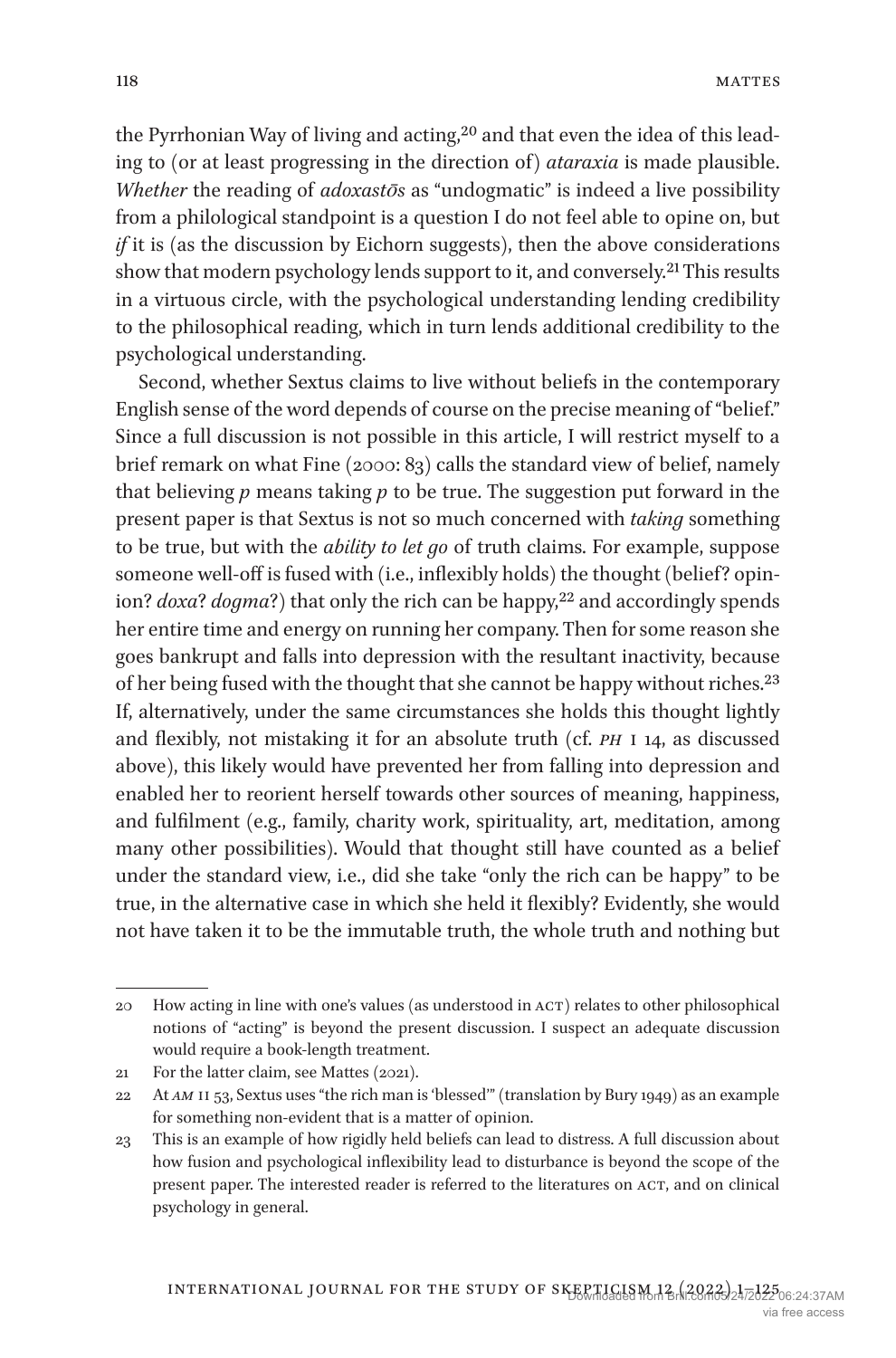the truth. Whether despite this it does amount to holding it true *simpliciter*, so that it qualifies as a belief in the sense of [Fine \(2000\)](#page-21-12), seems to me a highly non-evident and in practice entirely irrelevant matter that I prefer to suspend judgement on.

#### <span id="page-18-0"></span>**9 Discussion, Part 3:** *Apraxia***?**

*If* one understands *adoxastōs* literally (and uses "belief" in a wide sense encompassing implicit beliefs, as for example [Fine 2000:](#page-21-12) 86–87), *then* it may be natural to wonder how a Pyrrhonist can act. On the other hand, if the present suggestion to understand *adoxastōs* as "defused" makes sense, then it is unclear what the *apraxia* objection would rest on: given that the crucial difference between the Pyrrhonist and the dogmatist is that the Pyrrhonist recognizes that her beliefs (if this is the right English word) are not absolutely true, it is more likely the dogmatist who is obstructed in acting freely and appropriately to circumstances. In terms of the example above: a belief like "Only the rich can be happy," if held as an absolute truth, tends to prevent possible valued action as well as adaptation to changing circumstances. The Pyrrhonist might challenge this rigid belief (e.g., does everyone agree with this thought? did it hold in Pnom Penh 1975, Beijing 1948, or Saint Petersburg 1917?), but importantly, she does understand that she need not replace it with another "truer" dogmatic claim (cf. Section [6](#page-10-0) above). After all, one does not need to treat one's thoughts as certainties that hold absolutely (cf. *ph* i 14) in order to act on them; it is sufficient to be aware of what appears to be the case (cf. *ph* i 4); hence, the Pyrrhonist does not suffer from *apraxia*.

## <span id="page-18-1"></span>**10 Conclusions**

In this essay, I proposed to look at the Pyrrhonian Way from a psychological point of view. The rough guiding idea is that its basic insights relate to third-wave CBT in a way similar to that in which Stoic philosophy relates to second-wave CBT; and in particular that Eichorn  $(2014: 145)$  is right in saying that in the view of Pyrrhonists, "beliefs in themselves are not the problem; rather, what is troubling and dangerous is people's attitude toward their beliefs." In ACT jargon, this problematic attitude is called "cognitive fusion," with its opposite being "defusion." I argued that the crucial term *adoxastōs* can be understood as *defused* in this sense; and that, if so understood, the science underpinning ACT shows that the Pyrrhonist can live an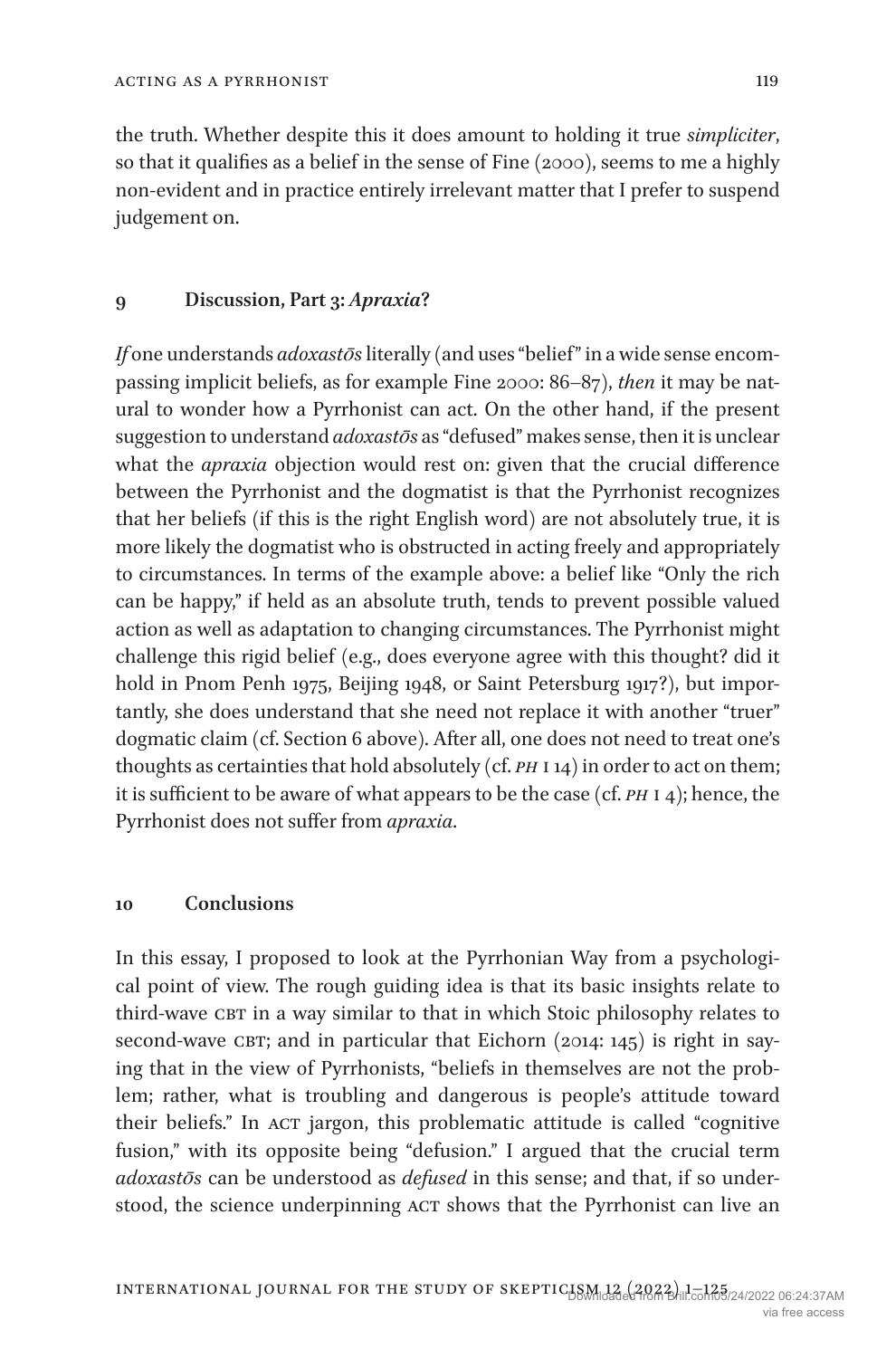at-least-as-good-as-normal life—quite the opposite of the halting of all action and perishing of life, which David Hume imagined and many others still seem to fear.

Admittedly, my proposal de-emphasizes the practice of opposing to every proposition an equal proposition, even though it is referred to as the basic principle of the Pyrrhonian Way (*ph* i 12). Here is a possible justification for this: from an ACT point of view, one uses whatever tools work to increase psychological flexibility, be that the psychotherapeutic use of metaphors, meditation (as in Buddhism), opposing propositions to each other (as in Sextus), or whatever else helps the patient improve. Conceivably, opposing propositions may have worked best in the intellectual climate of ancient Greece, and it might have been useful to emphasize it in discussions with other philosophical or medical schools of the time—this might explain why Sextus exclusively focuses on this technique.[24](#page-19-0)

Even if this makes sense, the present article still leaves a lot of open tasks: discussing in detail the various forms of the *apraxia* objection [\(Vogt 2010](#page-24-2): 166, [Machuca 2019](#page-22-3): 63); exploring the question as to how deep a peace of mind an ACT-like approach can lead to under optimal circumstances (compared for example to the *upekkha* in deep Buddhist meditation); asking whether Sextus would have claimed to be able to cure *all* mental disturbances;<sup>25</sup> reconciling the work of [Attie-Picker \(2020](#page-20-10)) with the evidence base of ACT; and much more.

However that may be, one main aim of the present article is to suggest that those philosophers who (for example) "wonder whether the state of mind ascribed to the Pyrrhonist is psychologically possible or perhaps rather patho-logical" [\(Striker 2004:](#page-23-5)  $22^{26}$  might actually get out of their armchair and ask knowledgeable people (psychologists, psychotherapists, psychiatrists) about what is psychologically possible and about what is pathological.<sup>[27](#page-19-3)</sup> A philosophy

<span id="page-19-0"></span><sup>24</sup> Speculative note: there may be hints of other techniques employed by Pyrrhonists: Sextus indicates a preference for non-activity (*ph* i 23), which might conceivably relate to meditation. Diogenes Laertius writes about Pyrrho walking supposedly carelessly around, but this could very well be Pyrrho engaging in walking meditation which was later caricatured by his dogmatic opponents. Also, Pyrrho's frequent withdrawing into solitude would fit into this.

<span id="page-19-1"></span><sup>25</sup> From today's point of view, psychotherapy (of whatever form) alone is insufficient as a treatment for disturbances such as bipolar disorder or schizophrenia.

<span id="page-19-2"></span><sup>26</sup> [Striker \(2004](#page-23-5): 20) also wonders whether "the attitude of a neutral observer even to his own inclinations […] could be maintained by any ordinary person, or indeed whether it helps to think that pain is bad, but perhaps not really bad." As explained above, the scientific answer to both questions is "yes."

<span id="page-19-3"></span><sup>27</sup> How much psychological flexibility would philosophers need for this? Is it in line with the philosophers' values, whatever these may be?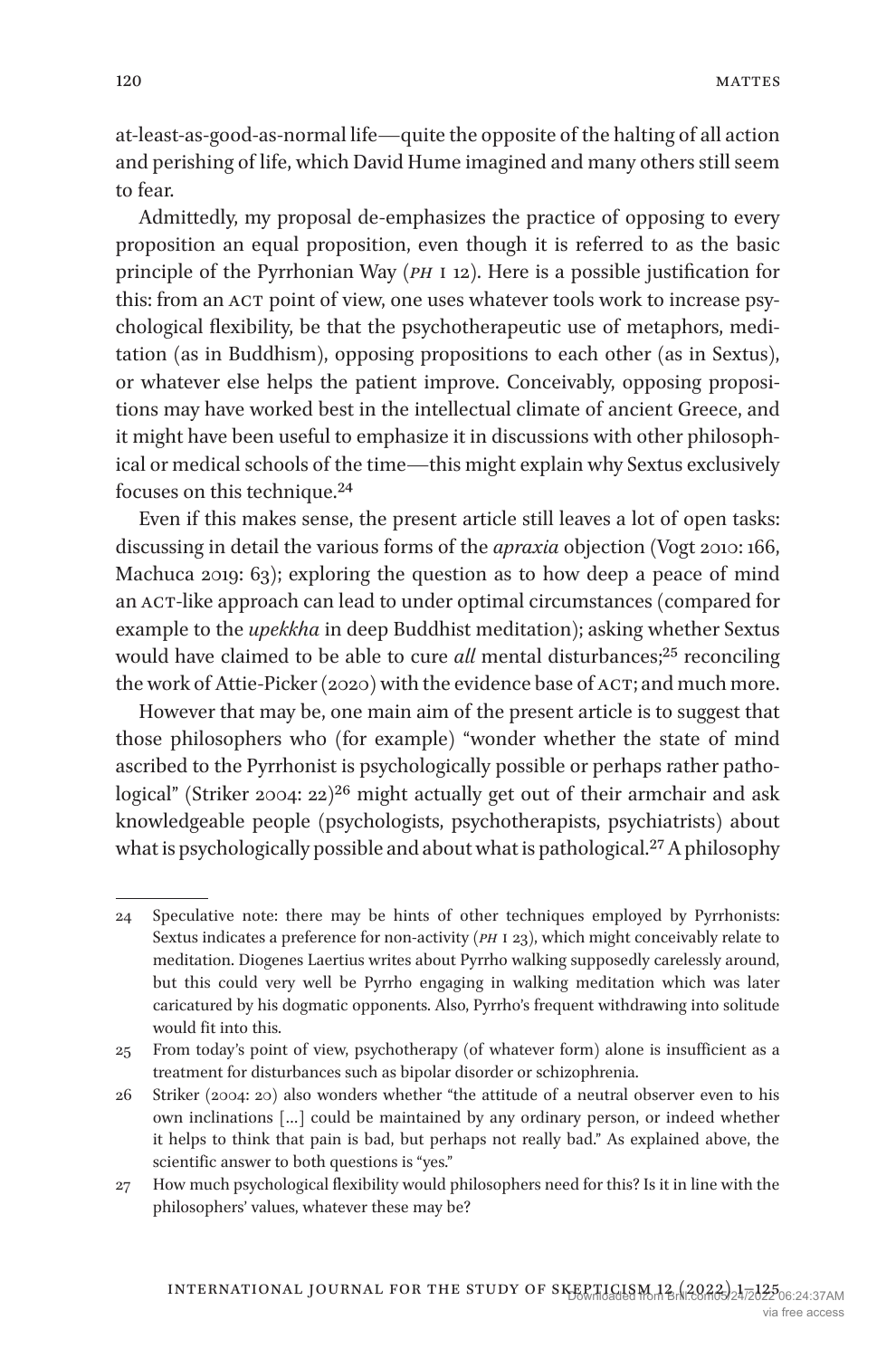that makes claims about scientific (including psychological) matters without at least trying to take potentially relevant science into account is a dead end [\(Hawking & Mlodinow 2010\)](#page-21-18).

## **Acknowledgments**

I am grateful to Diego Machuca and an anonymous reviewer for helpful comments on earlier versions of this manuscript. All remaining errors are of course mine.

#### **References**

- <span id="page-20-9"></span>Assaz, D., Roche, B., Kanter, J. & Oshiro, C. 2018. "Cognitive Defusion in Acceptance and Commitment Therapy: What Are the Basic Processes of Change?," *The Psychological Record* 68: 405–418.
- <span id="page-20-10"></span>Attie-Picker, M. 2020. "Does Scepticism Lead to Tranquility? Exploring a Pyrrhonian Theme," *Oxford Studies in Experimental Philosophy* 3: 97–125.
- <span id="page-20-0"></span>Barnes, J. 1982. "The Beliefs of a Pyrrhonist," *The Cambridge Classical Journal* 28: 1–29.
- <span id="page-20-1"></span>Barnes, J. 2014. "Sextan Scepticism." In his *Essays in Ancient Philosophy III: Proof, Knowledge, and Scepticism*, 401–216. Edited by M. Bonelli. Oxford: Oxford University Press.
- <span id="page-20-3"></span>Batchelor, S. 2016. Review Article on Beckwith 2015, *Contemporary Buddhism* 17: 195–215.
- <span id="page-20-5"></span>Beck, J. 2020. *Cognitive Therapy: Basics and Beyond*. 3rd edition. New York: Guilford Press.
- <span id="page-20-2"></span>Beckwith, C. I. 2015. *Greek Buddha: Pyrrho's Encounter with Early Buddhism in Central Asia*. Princeton: Princeton University Press.
- <span id="page-20-6"></span>Benfer, N., Rogers, T. & Bardeen, J. 2020. "Cognitive Fusion Potentiates the Effect of Maladaptive Posttraumatic Cognitions on Posttraumatic Stress Symptoms," *Journal of Contextual Behavioral Science* 17: 55–61.
- <span id="page-20-7"></span>Bett, R. 2005. *Sextus Empiricus: Against the Logicians*. Cambridge: Cambridge University Press.
- <span id="page-20-8"></span>Bett, R. 2019 [2008]. "What Kind of Self Can a Greek Sceptic Have?" In *How to Be a Pyrrhonist: The Practice and Significance of Pyrrhonian Skepticism*, 25–45. Cambridge: Cambridge University Press.
- <span id="page-20-4"></span>Brons, R. 2018. "Life without Belief: A Madhyamaka Defense of the Livability of Pyrrhonism," *Philosophy East and West* 68: 329–351.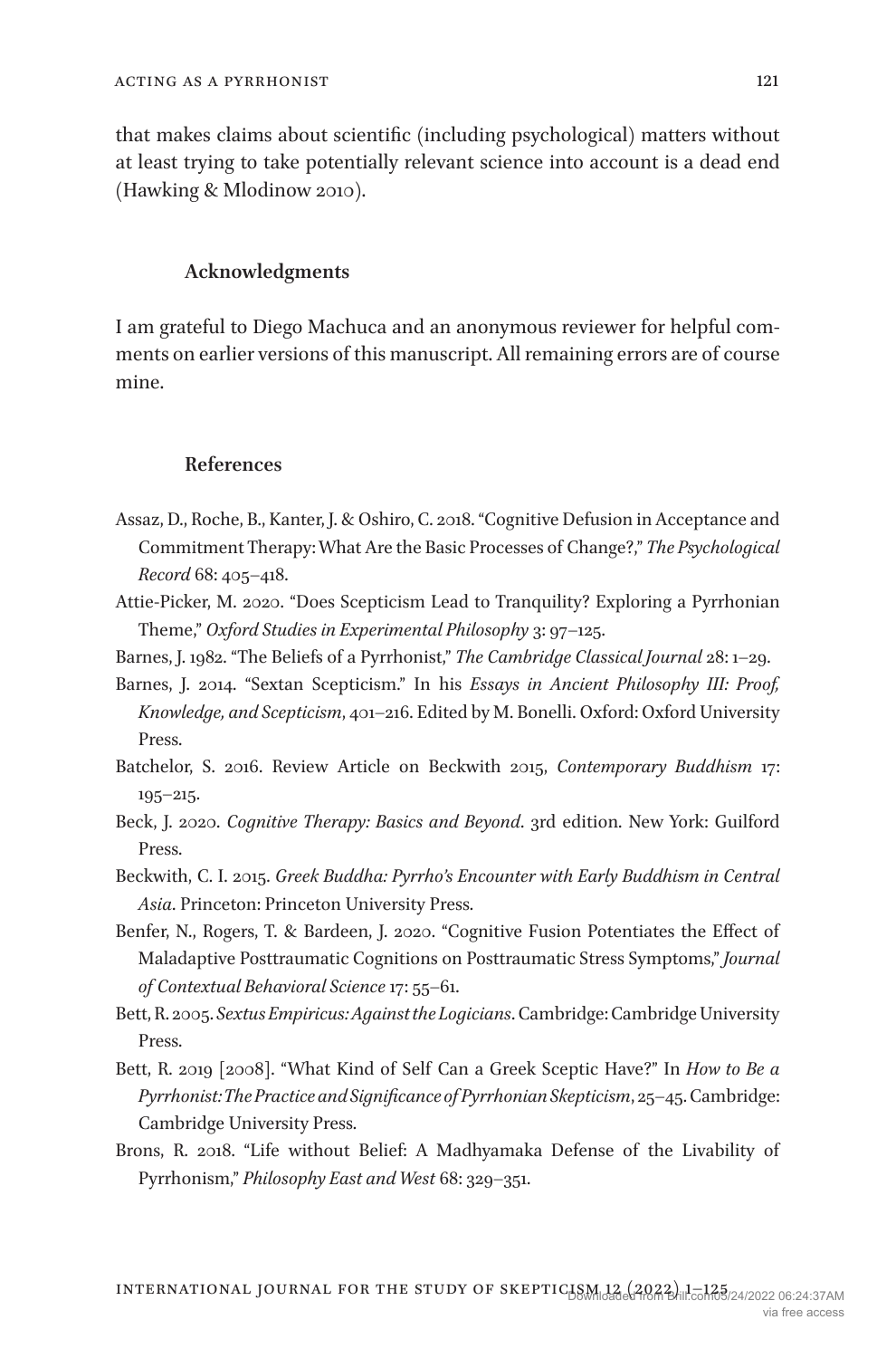- <span id="page-21-5"></span>Burnyeat, M. 2012 [1983]. "Can the Sceptic Live His Scepticism." In his *Explorations in Ancient and Modern Philosophy*, volume 1, 205–235. Cambridge: Cambridge University Press.
- <span id="page-21-3"></span>Bury, Robert Gregg. 1933. *Sextus Empiricus: Outlines of Pyrrhonism*. Cambridge, MA: Harvard University Press.
- <span id="page-21-17"></span>Bury, Robert Gregg. 1949. *Sextus Empiricus: Against the Professors*. Cambridge, MA: Harvard University Press.
- <span id="page-21-16"></span>Carpenter, J., Conroy, K., Gomez, A. F., Curren, L. & Hofmann, S. 2019. "The Relationship between Trait Mindfulness and Affective Symptoms: A Meta-analysis of the Five Facet Mindfulness Questionnaire (ffmq)," *Clinical Psychology Review* 74: 101785.
- <span id="page-21-9"></span>Chomsky, N. 1959. Review of Skinner 1957, *Language* 35: 26–58.
- <span id="page-21-6"></span>Cooper, M., Craig, E. & van Deurzen, E. 2019. "Introduction: What is Existential Therapy?" In E. van Deurzen, E. Craig, A. Laengle, K. J. Schneider, D. Tantam & S. du Plock (eds.), *The Wiley World Handbook of Existential Therapy*, 1–25. Hoboken: Wiley Blackwell.
- <span id="page-21-0"></span>Decleva Caizzi, F. 2020. *Pirroniana*. Milano: LED Edizioni Universitarie di Lettere Economia Diritto.
- <span id="page-21-14"></span>Eichorn, R. 2014. "How (Not) To Read Sextus Empiricus," *Ancient Philosophy* 34: 121–149.
- <span id="page-21-15"></span>Eichorn, R. 2020. "Sextus Empiricus on *Isostheneia* and *Epochê*: A Developmental Model," *Sképsis: Revista de Filosofia* 11: 188–209.
- <span id="page-21-4"></span>Ernst, E. & Singh, S. 2008. *Trick or Treatment? Alternative Medicine on Trial*. London: Bantam Press.
- <span id="page-21-12"></span>Fine, G. 2000. "Sceptical Dogmata: *Outlines of Pyrrhonism* I 13," *Méthexis* 13: 81–105.
- <span id="page-21-8"></span>Fuller, P. 2005. *The Notion of Diṭṭhi in Theravāda Buddhism: The Point of View*. London: Routledge.
- <span id="page-21-10"></span>Gill, C. 2019. "Stoic Therapy of Emotions and Modern Cognitive Psychotherapy." Talk at the conference "Curing Through Questioning," Oxford University.
- <span id="page-21-11"></span>Gloster, A., Walder, N., Levin, M., Twohig, M. & Karekla, M. 2020. "The Empirical Status of Acceptance and Commitment Therapy: A Review of Meta-analyses," *Journal of Contextual Behavioral Science* 18: 181–192.
- <span id="page-21-1"></span>Hankinson, R. 2018. "Galen and the Sceptics (and the Epicureans) on the Unavoidability of Distress," In C. Petit (ed.), *Galen's Treatise Περὶ Ἀλυπίας (De indolentia) in Context*, 155–179. Leiden: Brill.

<span id="page-21-13"></span>Harris, R. 2009. *ACT Made Simple*. Oakland: New Harbinger Publications.

- <span id="page-21-2"></span>Hume, D. 1777 [1748]. *An Enquiry concerning Human Understanding*. Quoted from [https://davidhume.org/texts/e/.](https://davidhume.org/texts/e/)
- <span id="page-21-18"></span>Hawking, S. & Mlodinow, L. 2010. *The Grand Design: New Answers to the Ultimate Questions of Life*. London: Bantam Books.
- <span id="page-21-7"></span>Hayes, S. 2002. "Buddhism and Acceptance and Commitment Therapy," *Cognitive and Behavioral Practice* 9: 58–66.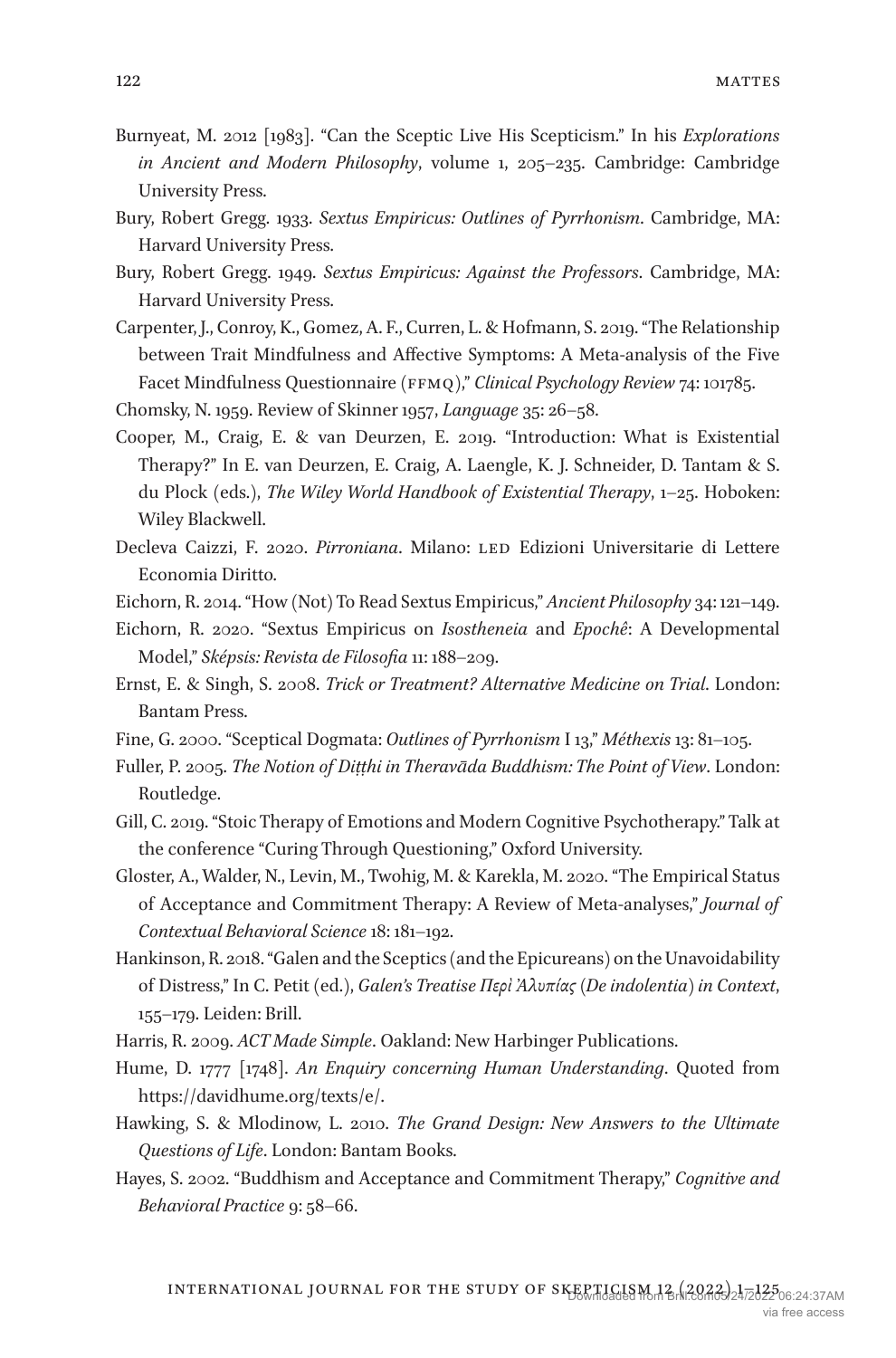<span id="page-22-9"></span>Hayes, S. 2019. *A Liberated Mind: How to Pivot Toward What Matters*. New York: Penguin.

- <span id="page-22-7"></span>Hayes, S., Barnes-Holmes, D. & Roche, B. (eds.). 2001. *Relational Frame Theory: A Post-Skinnerian Account of Human Language and Cognition*. New York: Kluwer Academic/Plenum Publishers.
- <span id="page-22-8"></span>Hayes, S., Strosahl, K. & Wilson, K. 2012. *Acceptance and Commitment Therapy: The Process and Practice of Mindful Change*. 2nd edition. New York: Guilford Press.
- <span id="page-22-11"></span>Hayes, S., Villatte, M., Levin, M. & Hildebrandt, M. 2010. "Open, Aware, and Active: Contextual Approaches as an Emerging Trend in the Behavioral and Cognitive Therapies," *Annual Review of Clinical Psychology* 7: 141–68.
- Husserl, E. 1984. *Logische Untersuchungen*. 2 volumes. Edited by U. Panzer. The Hague: Martinus Nijhoff Publishers.
- <span id="page-22-2"></span>Jürß, F. 2001. *Gegen die Wissenschaftler: Buch 1–6*. Würzburg: Königshausen und Neumann.
- <span id="page-22-6"></span>Kabat-Zinn, J. 2011. "Some Reflections on the Origins of mbsr, Skillful Means, and the Trouble with Maps," *Contemporary Buddhism* 12: 281–306.
- <span id="page-22-10"></span>Kashdan, T. & Rottenberg, J. 2010. "Psychological Flexibility as a Fundamental Aspect of Health," *Clinical Psychological Review* 30: 467–480.
- <span id="page-22-1"></span>Kuzminski, A. 2008. *Pyrrhonism: How the Ancient Greeks Reinvented Buddhism*. Plymouth: Lexington Books.
- <span id="page-22-5"></span>Kuzminski, A. 2021. *Pyrrhonian Buddhism*. London: Routledge.
- <span id="page-22-4"></span>Längle, S. & Klaassen, D. 2019. "Logotherapy and Existential Analysis: Method and Practice," In E. van Deurzen, E. Craig, A. Laengle, K. Schneider, D. Tantam & S. du Plock (eds.), *The Wiley World Handbook of Existential Therapy*, 341–355. Hoboken: Wiley Blackwell.
- <span id="page-22-15"></span>Ledford, H. 2014. "Medical Research: If Depression Were Cancer: Research into Depression Has Struggled, While Studies of Cancer Have Thrived—but the Balance Could Be Shifting," *Nature* 515: 182–184.
- <span id="page-22-13"></span>Levin, M., Hildebrandt, M., Lillis, J. & Hayes, S. 2012. "The Impact of Treatment Components Suggested by the Psychological Flexibility Model: A Meta-Analysis of Laboratory-Based Component Studies," *Behavior Therapy* 43: 741–756.
- <span id="page-22-12"></span>Levin, M., Krafft, J. & Twohig, M. 2020. "Examining Processes of Change in an Online Acceptance and Commitment Therapy Dismantling Trial with Distressed College Students," *Journal of Contextual Behavioral Science* 17: 10–16. doi:10.1016/j. jcbs.2020.05.001.
- <span id="page-22-0"></span>Machuca, D. 2011. "Ancient Skepticism: Pyrrhonism," *Philosophy Compass* 6: 246–258.

<span id="page-22-3"></span>Machuca, D. 2019. "Scepticisme, *apraxia* et rationalité." In D. E. Machuca & S. Marchand (ed.), *Les raisons du doute: études sur le scepticisme antique*, 53–87. Paris: Classiques Garnier.

<span id="page-22-14"></span>Machuca, D. 2020. "Sextus on *Ataraxia* Revisited," *Ancient Philosophy* 40: 435–452.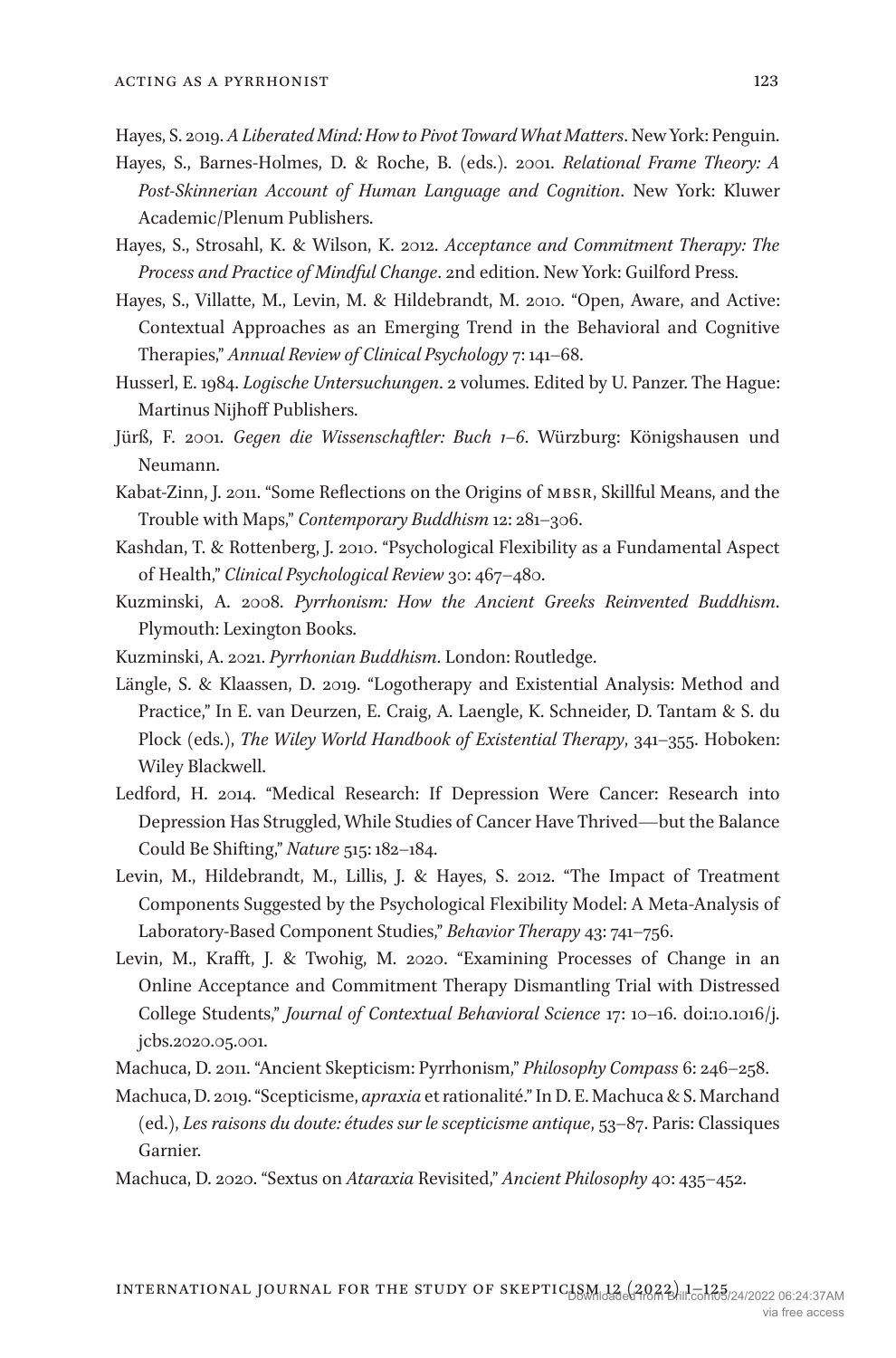- <span id="page-23-2"></span>Marchand, S. 2019. "Sextus Εmpiricus's Use of *Dunamis*." In G. Veltri, R. Haliva, S. Schmid & E. Spinelli (eds.), *Sceptical Paths*, 23–42. Berlin: Walter de Gruyter.
- <span id="page-23-0"></span>Mates, B. 1996. *The Skeptic Way: Sextus Empiricus's* Outlines of Pyrrhonism. New York: Oxford University Press.
- <span id="page-23-11"></span>Mattes, J. 2019a. "Are We Forgetting *Sati*? Memory and the Benefits of Mindfulness from a Non-Buddhist Viewpoint," *Mindfulness* 10: 1703–1706.
- <span id="page-23-15"></span>Mattes, J. 2019b. "Systematic Review and Meta-analysis of Correlates of FFMQ Mindfulness Facets," *Frontiers in Psychology* 10: 2684.
- <span id="page-23-17"></span>Mattes, J. 2021. "act and Greek Philosophy." Talk at the ACBS World Conference, Section 123: "ACT Philosophy and Empirical Investigations of the Self," June 19th.
- <span id="page-23-13"></span>McEvilley, T. 2002. *The Shape of Ancient Thought: Comparative studies in Greek and Indian philosophies*. New York: Allworth.
- <span id="page-23-8"></span>Moran, D. 2021. "Husserl and the Greeks," *Journal of the British Society for Phenomenology* 52: 98–117.
- <span id="page-23-3"></span>Moss, J. & Schwab, W. 2019. "The Birth of Belief," *Journal of the History of Philosophy* 57: 1–32.
- <span id="page-23-9"></span>Öymen, Ö. 2012. "Doubt and Anxiety: An Existentialist Reconstruction of Pyrrhonism," *Journal of Ancient Philosophy* 6: 1–16.
- <span id="page-23-1"></span>Popkin, R. 1979. *The History of Scepticism from Erasmus to Spinoza*. Berkeley: University of California Press.
- <span id="page-23-7"></span>Robertson, D. 2010. *The Philosophy of Cognitive-Behavioural Therapy (CBT): Stoic Philosophy as Rational and Cognitive Psychotherapy*. London: Karnac.
- <span id="page-23-16"></span>Schuman-Olivier, Z. et al. 2020. "Mindfulness and Behavior Change," *Harvard Review of Psychiatry* 28: 371–394.
- <span id="page-23-10"></span>Skinner, B. 1957. *Verbal Behaviour*. London: Methuen.
- <span id="page-23-14"></span>Smith, K. 2014. "Mental Health: A World of Depression: A Global View of the Burden Caused by Depression," *Nature* 515: 179–181.
- <span id="page-23-5"></span>Striker, G. 2004. "Historical Reflections on Classical Pyrrhonism and Neo-Pyrrhonism." In W. Sinnott-Armstrong (ed.), *Pyrrhonian Skepticism*, 13–23. Oxford: Oxford University Press.
- <span id="page-23-6"></span>Striker, G. 2010. "Academics Versus Pyrrhonists, Reconsidered." In R. Bett (ed.), *The Cambridge Companion to Ancient Scepticism*, 195–207. Cambridge: Cambridge University Press.
- <span id="page-23-4"></span>Taleb, N. 2007. *The Black Swan: The Impact of the Highly Improbable*. New York: Random House.
- <span id="page-23-12"></span>Thorsrud, H. 2003. "Is the Examined Life Worth Living? A Pyrrhonian Alternative," *Apeiron* 36: 229–249.